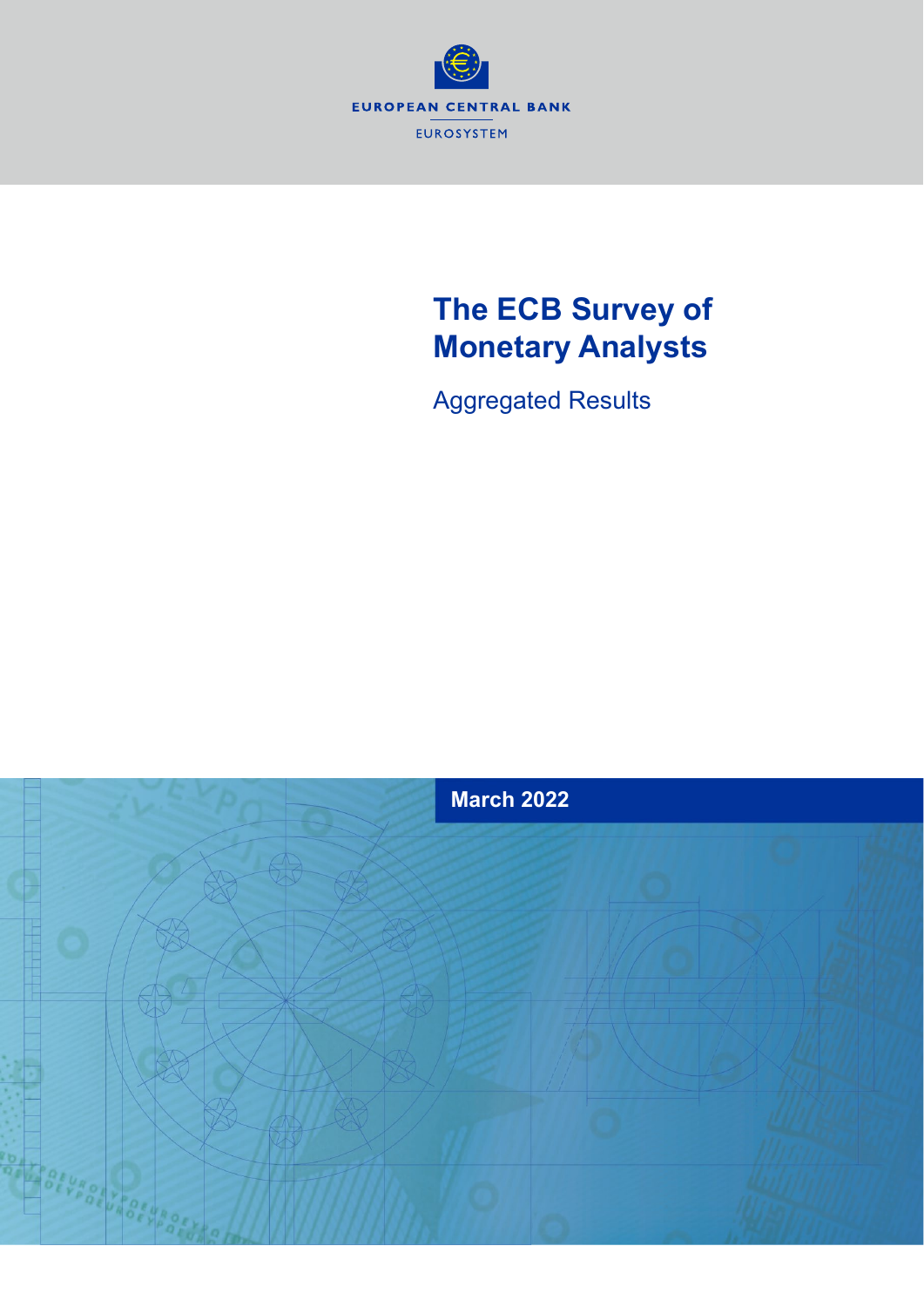# **Contents**

No table of contents entries found.

Summary Report<sup>[1](#page-1-0)</sup>

This report summarises the aggregated results of the Survey of Monetary Analysts (SMA) of **March 2022**. The survey period was from 21 to 24 February 2022 and 26 respondents participated.

For questions that received responses from fewer than six respondents no aggregate statistics are reported.

Throughout the document, the cross-sectional distribution is defined as the distribution of the modal answers, and the average probability distribution is defined as the average of the probabilities assigned by respondents to different ranges of the measure in question.

The notes to each table provide the relevant series keys for the corresponding data in the csv-file accompanying this publication (see Annex).

This report uses abbreviations for key monetary policy parameters. For additional specific terminology please refer to th[e ECB glossary.](https://www.ecb.europa.eu/home/glossary/html/index.en.html)

The survey questionnaire and more information is available at: [https://www.ecb.europa.eu/stats/ecb\\_surveys/sma/html/index.en.html](https://www.ecb.europa.eu/stats/ecb_surveys/sma/html/index.en.html)

<span id="page-1-0"></span><sup>1</sup> Version from 13 June 2022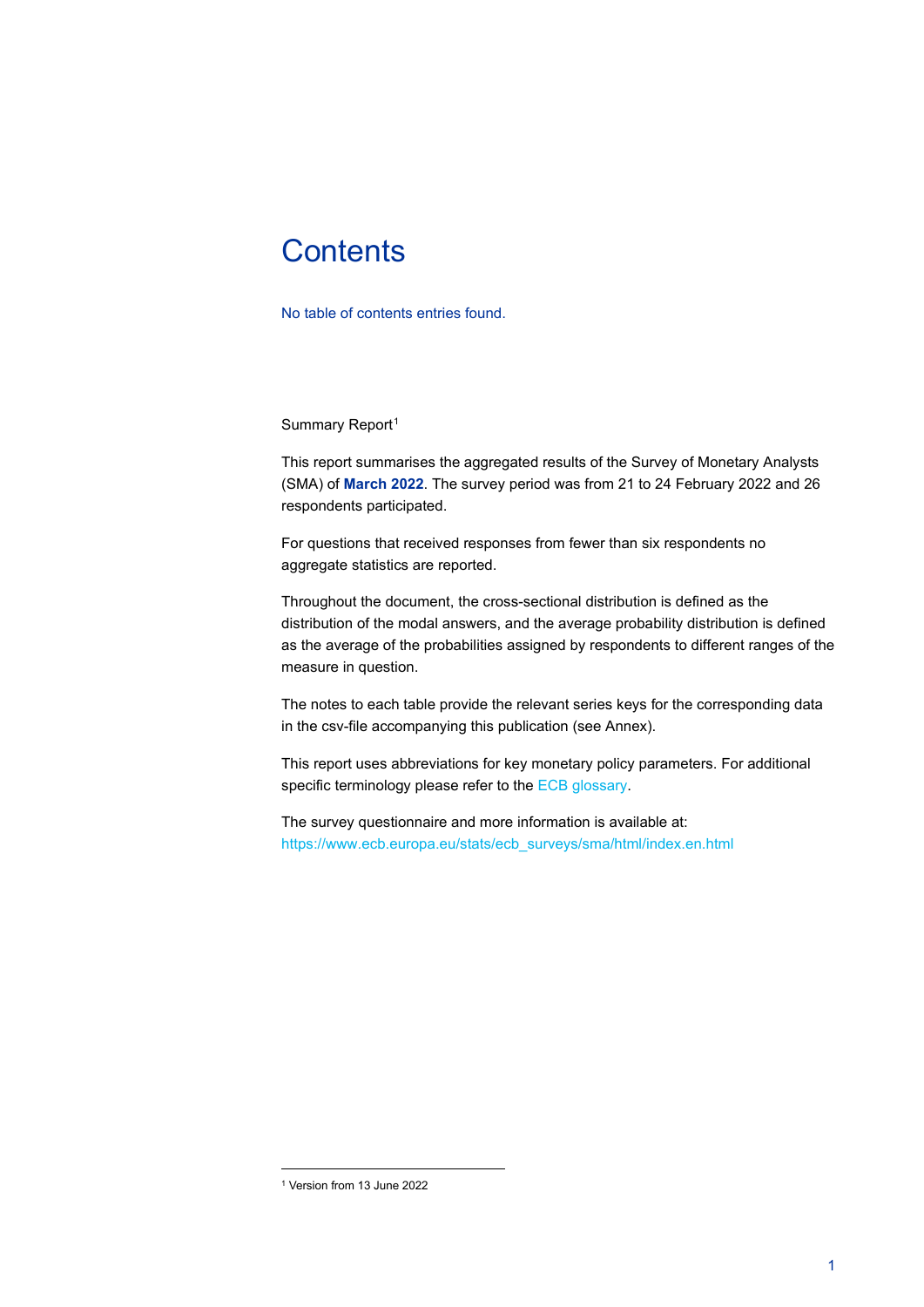# 1 Key ECB Interest Rates Market Rates and Market Conditions

1.1 Please indicate the percentage chance you attach to the next rate change being an increase or a decrease the most likely timing of such a change and the size of the change you expect.

### Percentage chance of next rate change being an increase

| (percentages) |                 |               |                 |
|---------------|-----------------|---------------|-----------------|
| Interest rate | 25th percentile | <b>Median</b> | 75th percentile |
| <b>DFR</b>    | 95.0            | 99.0          | 100.0           |
| <b>MRO</b>    | 97.3            | 100.0         | 100.0           |
| <b>MLF</b>    | 97.3            | 100.0         | 100.0           |

Note: Cross-sectional distribution.

Series key: SMA.MAR22.MEDIAN.\_Z.\_Z.U2.INCREASE.DFR\_PR\_DIRECTION,<br>SMA.MAR22.MEDIAN.\_Z.\_Z.U2.INCREASE.MRO\_PR\_DIRECTION,<br>SMA.MAR22.MEDIAN.\_Z.\_Z.U2.INCREASE.MLF\_PR\_DIRECTION. Replace "MEDIAN" with "P25" or "P75" to obtain the 75th percentile, respectively. Number of responses: DFR: 26. MLF: 26. MRO: 26.

### Percentage chance of next rate change being a decrease

| (percentages)   |               |                 |  |
|-----------------|---------------|-----------------|--|
| 25th percentile | <b>Median</b> | 75th percentile |  |
| 0.0             | 1.0           | 5.0             |  |
| 0.0             | 0.0           | 2.8             |  |
| 0.0             | 0.0           | 2.8             |  |
|                 |               |                 |  |

Note: Cross-sectional distribution.

Series key: SMA.MAR22.MEDIAN.\_Z.\_Z.U2.DECREASE.DFR\_PR\_DIRECTION,

SMA.MAR22.MEDIAN.\_Z.\_Z.U2.DECREASE.MRO\_PR\_DIRECTION,<br>SMA.MAR22.MEDIAN.\_Z.\_Z.U2.DECREASE.MLF\_PR\_DIRECTION. Replace "MEDIAN" with "P25" or "P75" to obtain the 25th and 75th percentile, respectively. Number of responses: DFR: 12. MLF: 8.

MRO: 8.

### Expected timing of the next rate increase

| (date)        |                 |               |                 |
|---------------|-----------------|---------------|-----------------|
| Interest rate | 25th percentile | <b>Median</b> | 75th percentile |
| <b>DFR</b>    | Sep-22          | $Dec-22$      | Dec-22          |
| <b>MRO</b>    | Dec-22          | $Dec-22$      | Mar-23          |
| <b>MLF</b>    | $Dec-22$        | $Dec-22$      | Mar-23          |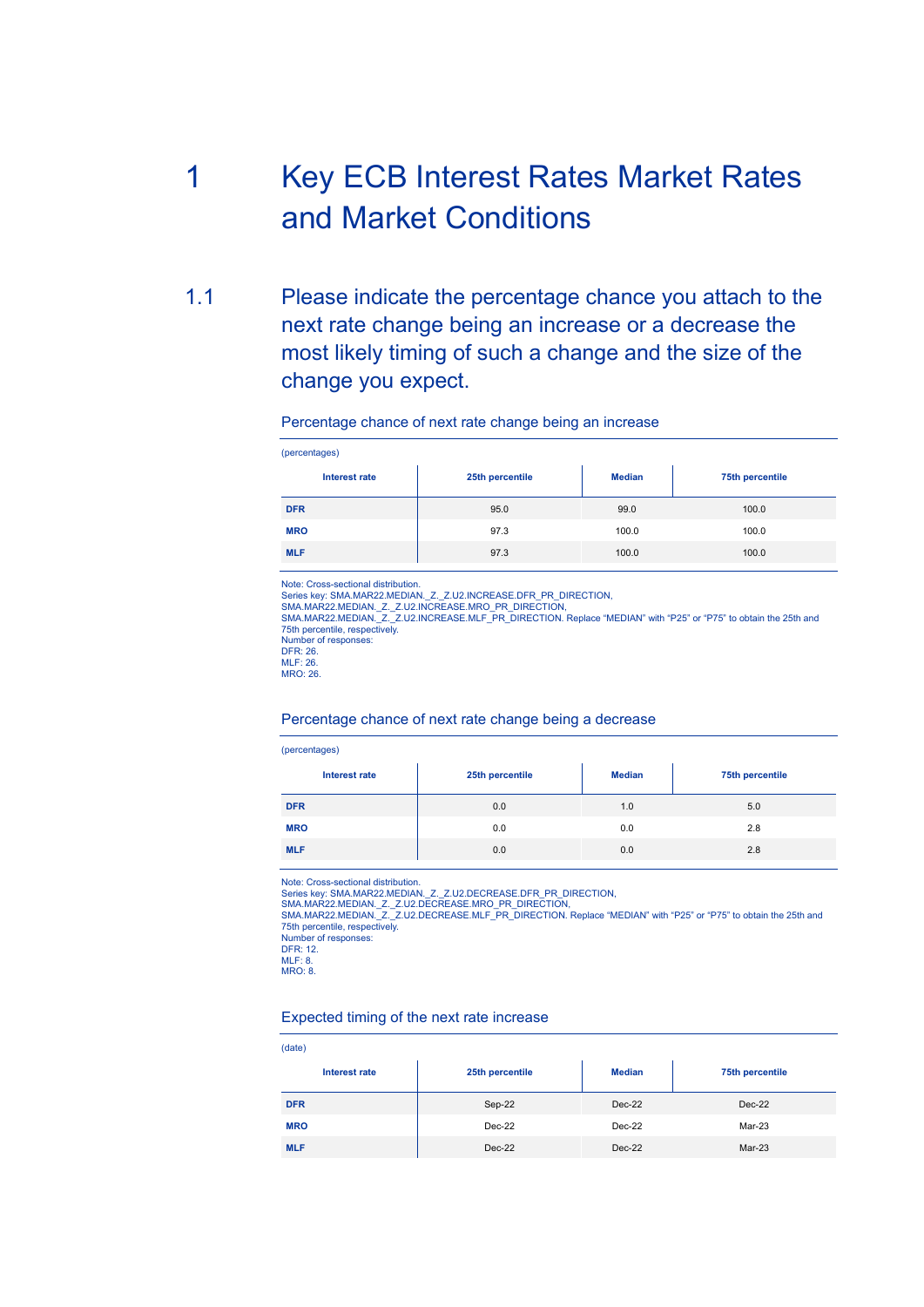Note: Cross-sectional distribution.<br>Series key: SMA.MAR22.MEDIAN.GC.\_Z.U2.\_Z.DFR\_CHANGE\_DATE\_INCREASE,<br>SMA.MAR22.MEDIAN.GC.\_Z.U2.\_Z.MRO\_CHANGE\_DATE\_INCREASE,<br>SMA.MAR22.MEDIAN.GC.\_Z.U2.\_Z.MLF\_CHANGE\_DATE\_INCREASE. Replace " and 75th percentile, respectively. Number of responses: DFR: 26. MLF: 26. MRO: 26.

### Expected timing of the next rate decrease

#### (percentages)

| . .<br>$\sim$<br>. . |                 |               |                 |
|----------------------|-----------------|---------------|-----------------|
| Interest rate        | 25th percentile | <b>Median</b> | 75th percentile |
| <b>DFR</b>           | $May-22$        | <b>Nov-22</b> | Dec-22          |
| <b>MRO</b>           | Aug-22          | $Dec-22$      | Dec-22          |
| <b>MLF</b>           | Aug-22          | $Dec-22$      | $Dec-22$        |

Note: Cross-sectional distribution.

Series key: SMA.MAR22.MEDIAN.GC.\_Z.U2.\_Z.DFR\_CHANGE\_DATE\_DECREASE,<br>SMA.MAR22.MEDIAN.GC.\_Z.U2.\_Z.MRO\_CHANGE\_DATE\_DECREASE,<br>SMA.MAR22.MEDIAN.GC.\_Z.U2.\_Z.MLF\_CHANGE\_DATE\_DECREASE. Replace "MEDIAN" with "P25" or "P75" to obtai and 75th percentile, respectively.

Number of responses: DFR: 12. MLF: 8. MRO: 8.

### Expected size of the next rate increase

#### (basis points)

| Interest rate | 25th percentile | <b>Median</b> | 75th percentile |
|---------------|-----------------|---------------|-----------------|
| <b>DFR</b>    | 25              | 25            | 25              |
| <b>MRO</b>    | 25              | 25            | 25              |
| <b>MLF</b>    | 25              | 25            | 25              |

Note: Cross-sectional distribution.

Series key: SMA.MAR22.MEDIAN.\_Z.BP.U2.\_Z.DFR\_CHANGE\_SIZE\_INCREASE,<br>SMA.MAR22.MEDIAN.\_Z.BP.U2.\_Z.MRO\_CHANGE\_SIZE\_INCREASE,<br>SMA.MAR22.MEDIAN.\_Z.BP.U2.\_Z.MLF\_CHANGE\_SIZE\_INCREASE. Replace "MEDIAN" with "P25" or "P75" to obta 75th percentile, respectively. Number of responses:

DFR: 26.

MLF: 26.

MRO: 26.

### Expected size of the next rate decrease

#### (percentages)

| <b>Interest rate</b> | 25th percentile | <b>Median</b> | 75th percentile |
|----------------------|-----------------|---------------|-----------------|
| <b>DFR</b>           | $-10$           | $-10$         | $-10$           |
| <b>MRO</b>           | $-10$           | $-10$         | $-10$           |
| <b>MLF</b>           | $-10$           | $-10$         | $-10$           |

Note: Cross-sectional distribution.

Series key: SMA.MAR22.MEDIAN.\_Z.BP.U2.\_Z.DFR\_CHANGE\_SIZE\_DECREASE,<br>SMA.MAR22.MEDIAN.\_Z.BP.U2.\_Z.MRO\_CHANGE\_SIZE\_DECREASE,<br>SMA.MAR22.MEDIAN.\_Z.BP.U2.\_Z.MLF\_CHANGE\_SIZE\_DECREASE. Replace "MEDIAN" with "P25" or "P75" to obtai 75th percentile, respectively. Number of responses:

DFR: 12.

MLF: 8. MRO: 8.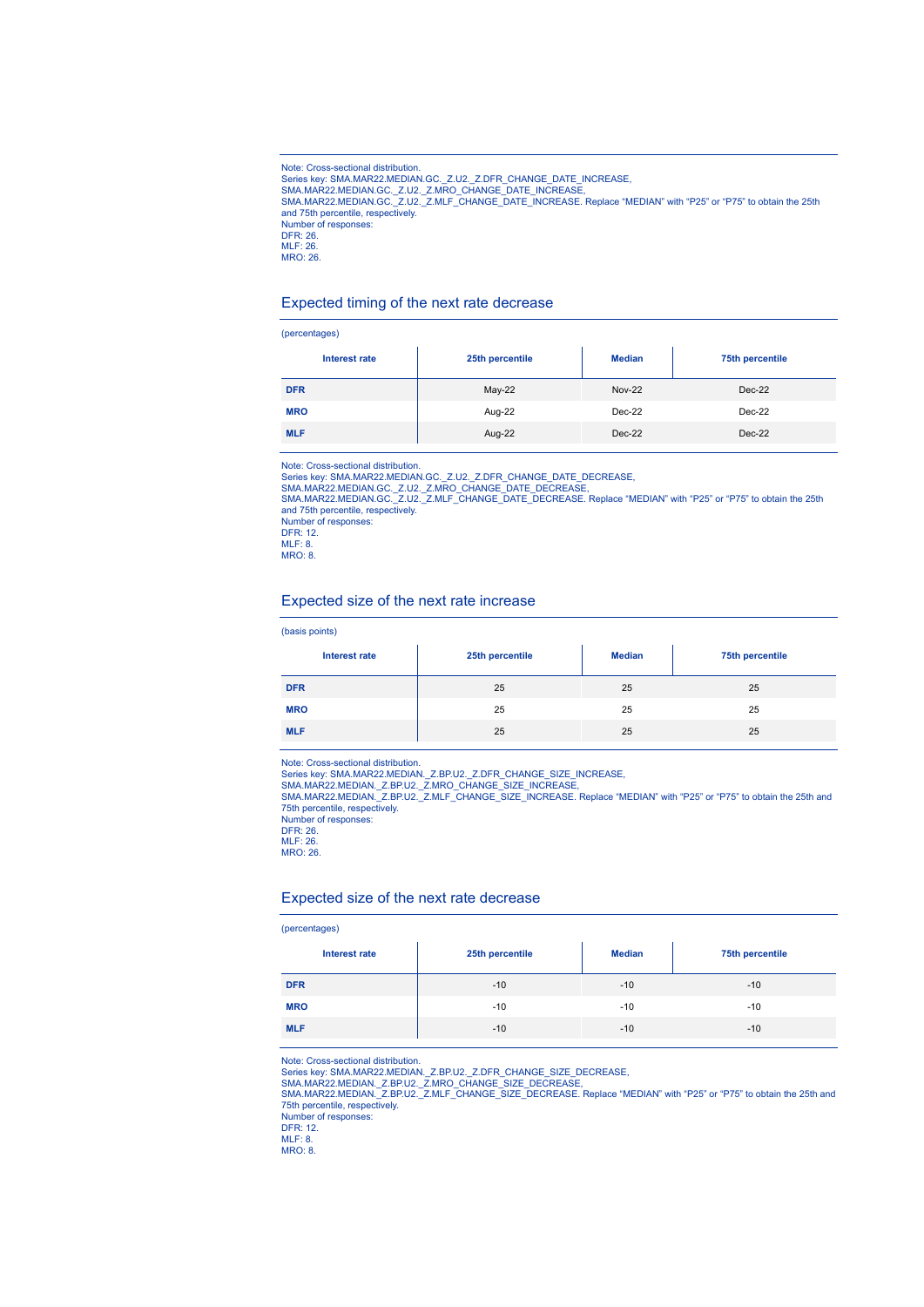1.2 Please indicate the percentage chance you attach to a change at the dates surrounding the timing of the next rate change (increase or decrease) that you specified in your response to Question1.1.

Expected timing of the next change, conditional on it being an increase

| (date)     |                 |               |                 |
|------------|-----------------|---------------|-----------------|
|            | 25th percentile | <b>Median</b> | 75th percentile |
| <b>DFR</b> | Sep-22          | Dec-22        | $Jan-23$        |
| <b>MRO</b> | Oct-22          | $Jan-23$      | Mar-23          |

Note: Average probability distribution.

Series key: SMA.MAR22.MEDIAN.GC.\_Z.U2.\_Z.DFR\_CHANGE\_DATE\_INCREASE\_UNWEIGHTED,<br>SMA.MAR22.MEDIAN.GC.\_Z.U2.\_Z.MRO\_CHANGE\_DATE\_INCREASE\_UNWEIGHTED. Replace "MEDIAN" with "P25" or "P75" to obtain the 25th and 75th percentile, respectively. Number of responses: DFR: 26. MRO: 25.

### Expected timing of the next change, conditional on it being an decrease

| (date)     |                 |               |                 |  |
|------------|-----------------|---------------|-----------------|--|
|            | 25th percentile | <b>Median</b> | 75th percentile |  |
| <b>DFR</b> | <b>Jul-22</b>   | Dec-22        | $Jan-23$        |  |
| <b>MRO</b> | Sep-22          | $Dec-22$      | $Jan-23$        |  |

Note: Average probability distribution.

Series key: SMA.MAR22.MEDIAN.GC.\_Z.U2.\_Z.DFR\_CHANGE\_DATE\_DECREASE\_UNWEIGHTED,<br>SMA.MAR22.MEDIAN.GC.\_Z.U2.\_Z.MRO\_CHANGE\_DATE\_DECREASE\_UNWEIGHTED. Replace "MEDIAN" with "P25" or "P75" to obtain the 25th and 75th percentile, respectively. Number of responses:

1.3 Please indicate the percentage chance you attach to larger and smaller sizes of the next change (increase or decrease) in the DFR and MRO that you specified in your response to Question1.1.

Expected size of the next change

| (percentages) |            |            |  |  |
|---------------|------------|------------|--|--|
|               | <b>DFR</b> | <b>MRO</b> |  |  |
| $< -50$       | 0.0        | 0.0        |  |  |
| $-50$         | $0.0\,$    | 0.0        |  |  |
| $-45$         | $0.0\,$    | 0.0        |  |  |
| $-40$         | $0.0\,$    | 0.2        |  |  |
| $-35$         | $0.0\,$    | 0.2        |  |  |
| $-30$         | 0.8        | 0.3        |  |  |
| $-25$         | 10.8       | 3.7        |  |  |

DFR: 11.

MRO: 8.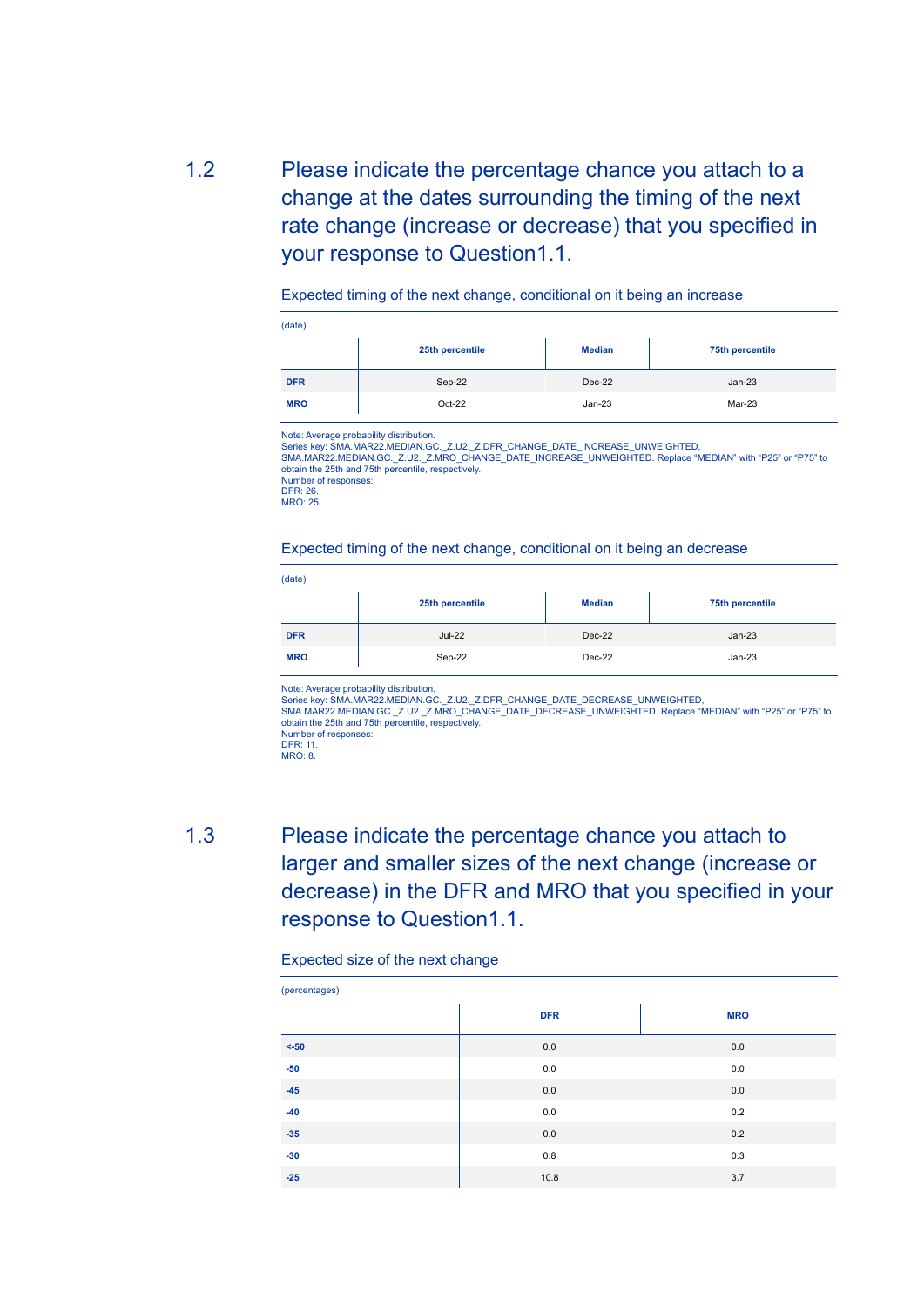| $-20$           | $9.6\,$ | $9.4\,$ |
|-----------------|---------|---------|
| $-15$           | 4.2     | $5.6\,$ |
| $-10$           | 72.1    | 66.7    |
| $-5$            | 2.5     | 13.9    |
| 5 <sup>1</sup>  | $0.4\,$ | $5.0$   |
| 10              | 29.4    | 24.0    |
| 15              | 3.9     | $5.5\,$ |
| 20              | 10.6    | $8.4\,$ |
| 25              | 50.8    | 51.2    |
| 30 <sub>2</sub> | $0.6\,$ | $0.8\,$ |
| 35              | $0.2\,$ | $0.3\,$ |
| 40              | 0.0     | $0.0\,$ |
| 45              | $0.0\,$ | $0.0\,$ |
| 50              | 4.0     | 4.7     |
| $>50$           | $0.0\,$ | $0.0\,$ |

Note: : Average probability distribution. Percentages add up to 200 as probabilities for both decrease and increase in interest rate are included. They may not add up exactly due to rounding.<br>Series key: SMA.MAR22.MEAN.M.PR.U2.BIN.DFR\_CHANGE\_SIZE\_DECREASE\_UNWEIGHTED,<br>SMA.MAR22.MEAN.M.PR.U2.BIN.DFR\_CHANGE\_SIZE\_INCREASE\_UNWEIGHTED. "BIN" is a placeholder to b

centre of each bin [-55, -50, -45, -40, -35, -30, -25, -20, -15, -10, -5, 5, 10, 15, 20, 25, 30, 35, 40, 45, 50, 55]. Choose between "DFR" and "MRO" Number of responses:

1.4 Please indicate the level (in percentage per annum) of the following interest rates that you consider most likely (i.e. the mode) to prevail over the reserve maintenance period after the Governing Council monetary policy meetings listed below. Also indicate the level that you consider most likely (i.e. the mode) to prevail at the end of each of the quarters and years listed below and in the long run.

### Expectations for the DFR

| (percentages per annum) |                 |               |                 |
|-------------------------|-----------------|---------------|-----------------|
|                         | 25th percentile | <b>Median</b> | 75th percentile |
| <b>Mar-2022</b>         | $-0.50$         | $-0.50$       | $-0.50$         |
| Apr-2022                | $-0.50$         | $-0.50$       | $-0.50$         |
| <b>Jun-2022</b>         | $-0.50$         | $-0.50$       | $-0.50$         |
| <b>Jul-2022</b>         | $-0.50$         | $-0.50$       | $-0.50$         |
| <b>Sep-2022</b>         | $-0.50$         | $-0.50$       | $-0.25$         |
| Oct-2022                | $-0.50$         | $-0.50$       | $-0.25$         |
| <b>Dec-2022</b>         | $-0.25$         | $-0.25$       | 0.00            |
| Jan-2023                | $-0.25$         | $-0.25$       | 0.00            |
| <b>Mar-2023</b>         | 0.00            | 0.00          | 0.00            |

DFR: 26.

MRO: 21.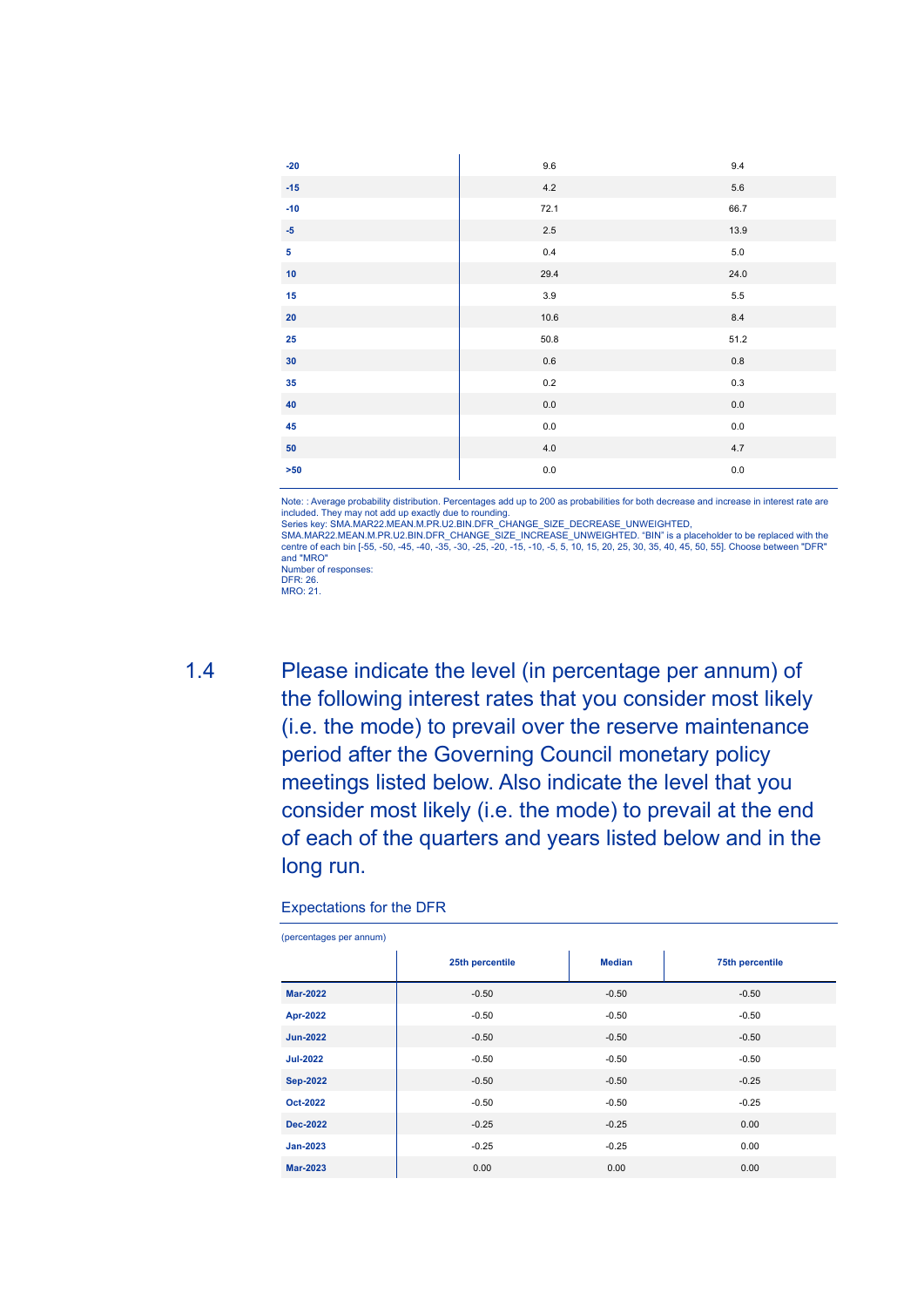| Apr-2023        | 0.00 | 0.00 | 0.00 |
|-----------------|------|------|------|
| <b>Jun-2023</b> | 0.00 | 0.00 | 0.25 |
| <b>Jul-2023</b> | 0.00 | 0.00 | 0.25 |
| <b>Sep-2023</b> | 0.00 | 0.25 | 0.25 |
| Oct-2023        | 0.00 | 0.25 | 0.50 |
| <b>Dec-2023</b> | 0.00 | 0.25 | 0.50 |
| <b>Jan-2024</b> | 0.00 | 0.38 | 0.50 |
| 2024Q1          | 0.25 | 0.50 | 0.75 |
| 2024Q2          | 0.25 | 0.50 | 0.75 |
| 2024Q3          | 0.50 | 0.75 | 0.75 |
| 2024Q4          | 0.50 | 0.75 | 1.00 |
| 2025Q1          | 0.50 | 0.75 | 1.00 |
| 2025Q2          | 0.63 | 0.75 | 1.13 |
| 2025Q3          | 0.75 | 0.75 | 1.25 |
| 2025Q4          | 0.75 | 1.00 | 1.25 |
| 2026Q1          | 0.75 | 1.00 | 1.25 |
| 2026            | 0.75 | 1.00 | 1.25 |
| 2027            | 0.75 | 1.00 | 1.31 |
| 2028            | 0.63 | 0.88 | 1.25 |
| 2029            | 0.63 | 0.88 | 1.38 |
| long run        | 0.75 | 1.00 | 1.50 |

Note: Cross-sectional distribution. The number of respondents refers to the number of respondents of the date with the highest<br>number of respondents; it is not necessarily the same for each date.<br>Series key: SMA.MAR22.MEDI

### Expectations for the MRO

| (percentages per annum) |                 |               |                 |  |  |
|-------------------------|-----------------|---------------|-----------------|--|--|
|                         | 25th percentile | <b>Median</b> | 75th percentile |  |  |
| <b>Mar-2022</b>         | 0.00            | 0.00          | 0.00            |  |  |
| Apr-2022                | 0.00            | 0.00          | 0.00            |  |  |
| <b>Jun-2022</b>         | 0.00            | 0.00          | 0.00            |  |  |
| <b>Jul-2022</b>         | 0.00            | 0.00          | 0.00            |  |  |
| <b>Sep-2022</b>         | 0.00            | 0.00          | 0.00            |  |  |
| <b>Oct-2022</b>         | 0.00            | 0.00          | 0.00            |  |  |
| <b>Dec-2022</b>         | 0.00            | 0.10          | 0.25            |  |  |
| <b>Jan-2023</b>         | 0.00            | 0.25          | 0.25            |  |  |
| <b>Mar-2023</b>         | 0.25            | 0.25          | 0.50            |  |  |
| Apr-2023                | 0.25            | 0.25          | 0.50            |  |  |
| <b>Jun-2023</b>         | 0.25            | 0.50          | 0.50            |  |  |
| <b>Jul-2023</b>         | 0.25            | 0.50          | 0.75            |  |  |
| <b>Sep-2023</b>         | 0.50            | 0.50          | 0.75            |  |  |
| Oct-2023                | 0.50            | 0.50          | 0.75            |  |  |
| <b>Dec-2023</b>         | 0.50            | 0.75          | 1.00            |  |  |
| <b>Jan-2024</b>         | 0.50            | 0.75          | 1.00            |  |  |
| 2024Q1                  | 0.75            | 0.75          | 1.00            |  |  |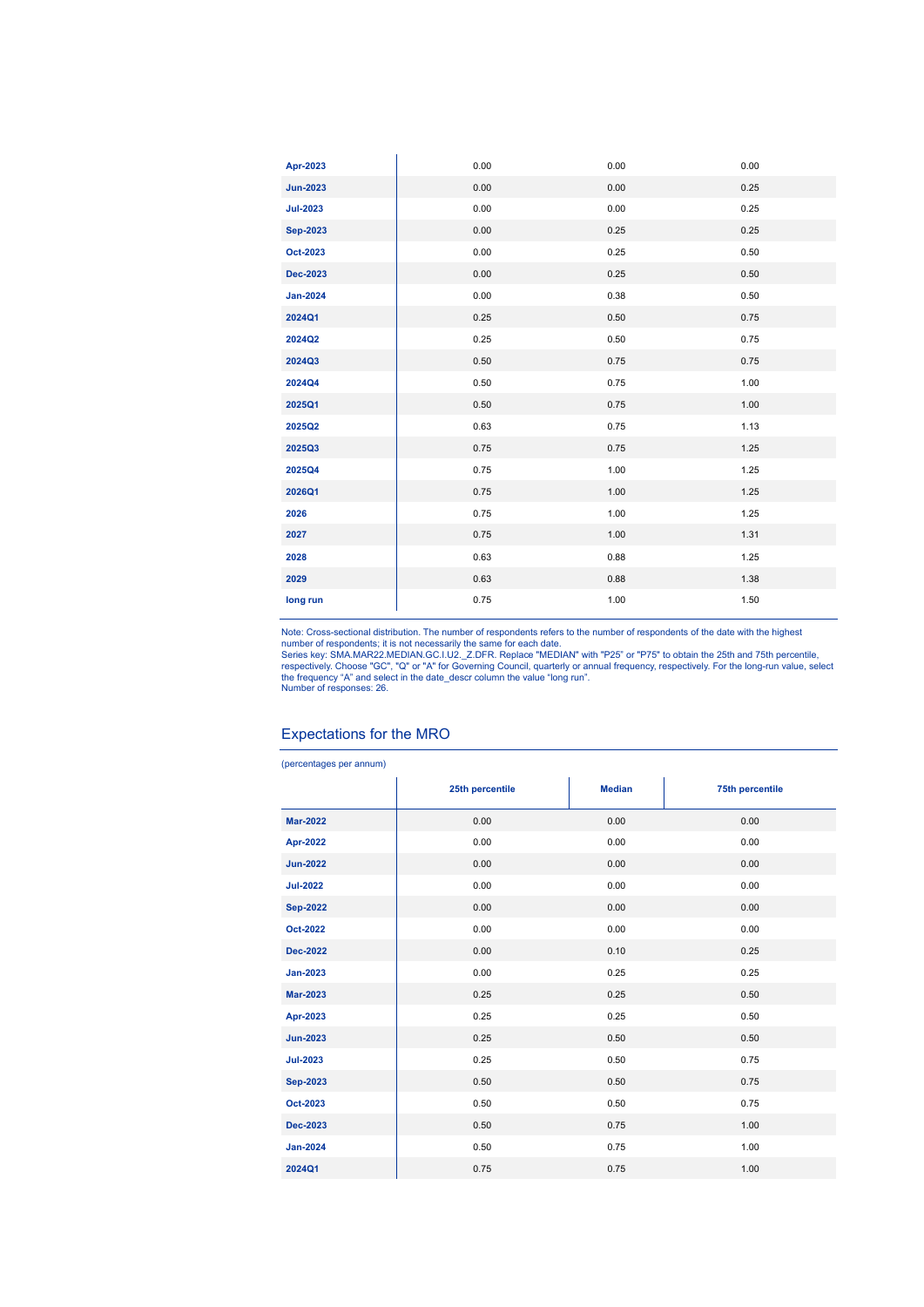| 2024Q2   | 0.75 | 1.00 | 1.13 |
|----------|------|------|------|
| 2024Q3   | 0.75 | 1.00 | 1.25 |
| 2024Q4   | 1.00 | 1.00 | 1.25 |
| 2025Q1   | 1.00 | 1.00 | 1.38 |
| 2025Q2   | 1.00 | 1.25 | 1.50 |
| 2025Q3   | 1.00 | 1.25 | 1.50 |
| 2025Q4   | 1.00 | 1.25 | 1.50 |
| 2026Q1   | 1.00 | 1.25 | 1.63 |
| 2026     | 1.00 | 1.50 | 1.75 |
| 2027     | 1.00 | 1.50 | 1.81 |
| 2028     | 1.00 | 1.25 | 1.75 |
| 2029     | 1.00 | 1.25 | 1.88 |
| long run | 1.00 | 1.50 | 2.00 |

Note: Cross-sectional distribution. The number of respondents refers to the number of respondents of the date with the highest<br>number of respondents; it is not necessarily the same for each date.<br>Series key: SMA.MAR22.MEDI

### Expectations for the MLF

(percentages per annum)

|                 | 25th percentile | <b>Median</b> | 75th percentile |
|-----------------|-----------------|---------------|-----------------|
| <b>Mar-2022</b> | 0.25            | 0.25          | 0.25            |
| <b>Apr-2022</b> | 0.25            | 0.25          | 0.25            |
| <b>Jun-2022</b> | 0.25            | 0.25          | 0.25            |
| <b>Jul-2022</b> | 0.25            | 0.25          | 0.25            |
| <b>Sep-2022</b> | 0.25            | 0.25          | 0.25            |
| <b>Oct-2022</b> | 0.25            | 0.25          | 0.25            |
| <b>Dec-2022</b> | 0.25            | 0.35          | 0.50            |
| <b>Jan-2023</b> | 0.25            | 0.50          | 0.50            |
| <b>Mar-2023</b> | 0.50            | 0.50          | 0.75            |
| <b>Apr-2023</b> | 0.50            | 0.50          | 0.75            |
| <b>Jun-2023</b> | 0.50            | 0.75          | 1.00            |
| <b>Jul-2023</b> | 0.50            | 0.75          | 1.00            |
| <b>Sep-2023</b> | 0.75            | 0.88          | 1.00            |
| Oct-2023        | 0.75            | 0.88          | 1.00            |
| <b>Dec-2023</b> | 0.75            | 1.00          | 1.25            |
| <b>Jan-2024</b> | 0.75            | 1.00          | 1.25            |
| 2024Q1          | 1.00            | 1.00          | 1.38            |
| 2024Q2          | 1.00            | 1.25          | 1.38            |
| 2024Q3          | 1.00            | 1.25          | 1.50            |
| 2024Q4          | 1.25            | 1.25          | 1.50            |
| 2025Q1          | 1.25            | 1.38          | 1.63            |
| 2025Q2          | 1.25            | 1.50          | 1.75            |
| 2025Q3          | 1.25            | 1.50          | 1.75            |
| 2025Q4          | 1.25            | 1.50          | 1.88            |
| 2026Q1          | 1.25            | 1.50          | 2.00            |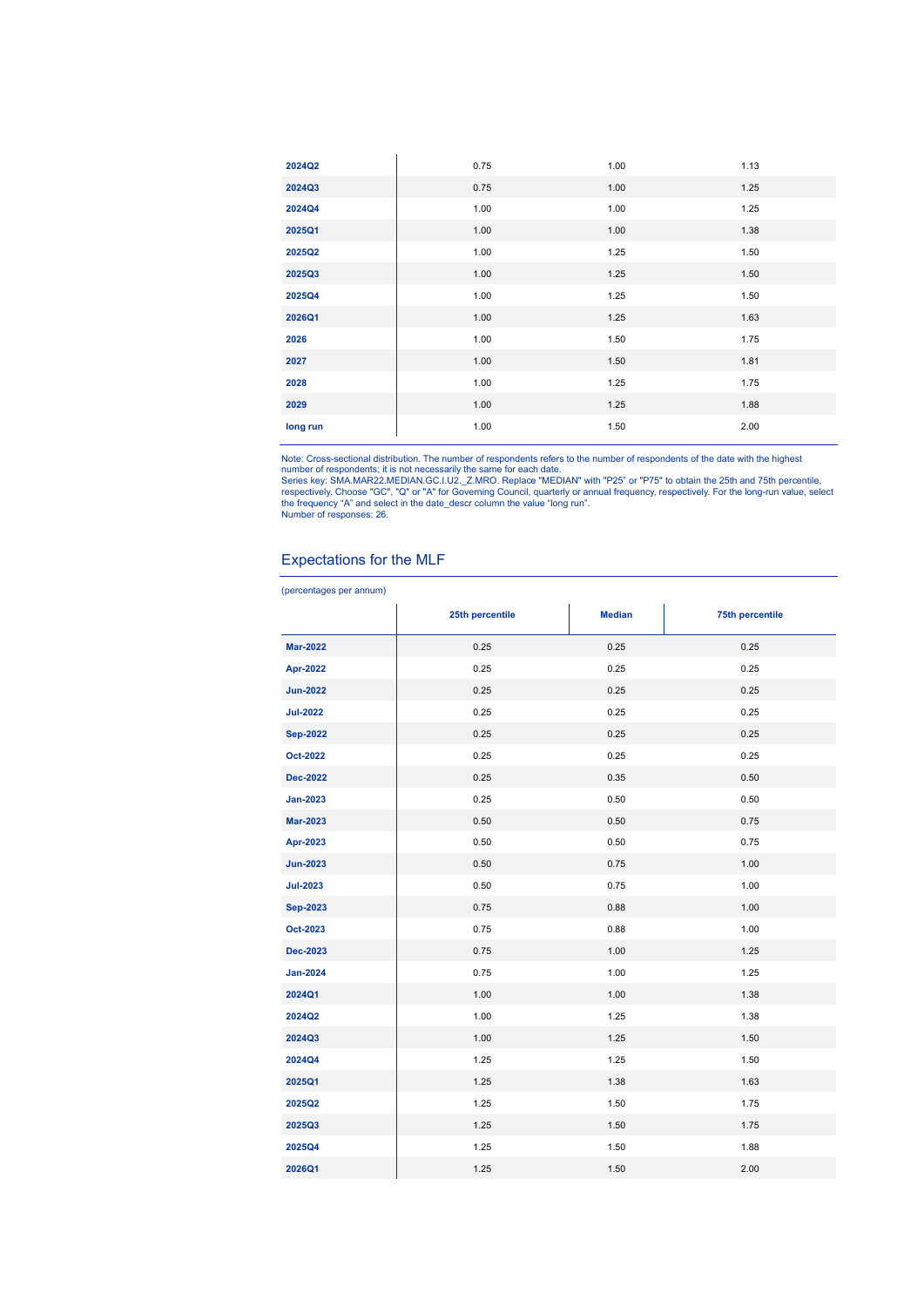| 2026     | 1.25 | 1.75 | 2.19 |
|----------|------|------|------|
| 2027     | 1.25 | 1.75 | 2.25 |
| 2028     | 1.25 | 1.50 | 2.13 |
| 2029     | 1.25 | 1.50 | 2.13 |
| long run | 1.31 | 1.75 | 2.44 |

Note: Cross-sectional distribution. The number of respondents refers to the number of respondents of the date with the highest<br>number of respondents; it is not necessarily the same for each date.<br>Series key: SMA.MAR22.MEDI

### Expectations for the €STR

| (percentages per annum) |                 |               |                        |  |  |  |
|-------------------------|-----------------|---------------|------------------------|--|--|--|
|                         | 25th percentile | <b>Median</b> | <b>75th percentile</b> |  |  |  |
| <b>Jan-2022</b>         | $-0.58$         | $-0.58$       | $-0.57$                |  |  |  |
| <b>Mar-2022</b>         | $-0.58$         | $-0.57$       | $-0.56$                |  |  |  |
| <b>Apr-2022</b>         | $-0.58$         | $-0.57$       | $-0.56$                |  |  |  |
| <b>Jun-2022</b>         | $-0.58$         | $-0.57$       | $-0.56$                |  |  |  |
| <b>Jul-2022</b>         | $-0.58$         | $-0.57$       | $-0.56$                |  |  |  |
| <b>Sep-2022</b>         | $-0.57$         | $-0.55$       | $-0.33$                |  |  |  |
| Oct-2022                | $-0.57$         | $-0.53$       | $-0.32$                |  |  |  |
| <b>Dec-2022</b>         | $-0.34$         | $-0.29$       | $-0.08$                |  |  |  |
| <b>Jan-2023</b>         | $-0.32$         | $-0.28$       | $-0.08$                |  |  |  |
| <b>Mar-2023</b>         | $-0.10$         | $-0.05$       | 0.02                   |  |  |  |
| Apr-2023                | $-0.07$         | $-0.05$       | 0.06                   |  |  |  |
| <b>Jun-2023</b>         | $-0.06$         | 0.08          | 0.23                   |  |  |  |
| <b>Jul-2023</b>         | $-0.06$         | 0.10          | 0.25                   |  |  |  |
| <b>Sep-2023</b>         | $-0.03$         | 0.20          | 0.43                   |  |  |  |
| Oct-2023                | $-0.03$         | 0.20          | 0.43                   |  |  |  |
| <b>Dec-2023</b>         | $-0.02$         | 0.32          | 0.54                   |  |  |  |
| <b>Jan-2024</b>         | $-0.02$         | 0.45          | 0.55                   |  |  |  |
| 2024Q1                  | 0.19            | 0.54          | 0.66                   |  |  |  |
| 2024Q2                  | 0.20            | 0.68          | 0.77                   |  |  |  |
| 2024Q3                  | 0.43            | 0.70          | 0.91                   |  |  |  |
| 2024Q4                  | 0.50            | 0.73          | 0.95                   |  |  |  |
| 2025Q1                  | 0.56            | 0.85          | 0.95                   |  |  |  |
| 2025Q2                  | 0.57            | 0.85          | 1.10                   |  |  |  |
| 2025Q3                  | 0.68            | 0.85          | 1.11                   |  |  |  |
| 2025Q4                  | 0.68            | 0.92          | 1.22                   |  |  |  |
| 2026Q1                  | 0.69            | 0.92          | 1.22                   |  |  |  |
| 2026                    | 0.69            | 0.95          | 1.41                   |  |  |  |
| 2027                    | 0.69            | 0.95          | 1.43                   |  |  |  |
| 2028                    | 0.67            | 0.89          | 1.24                   |  |  |  |
| 2029                    | 0.67            | 0.92          | 1.24                   |  |  |  |
| long run                | 0.82            | 1.00          | 1.45                   |  |  |  |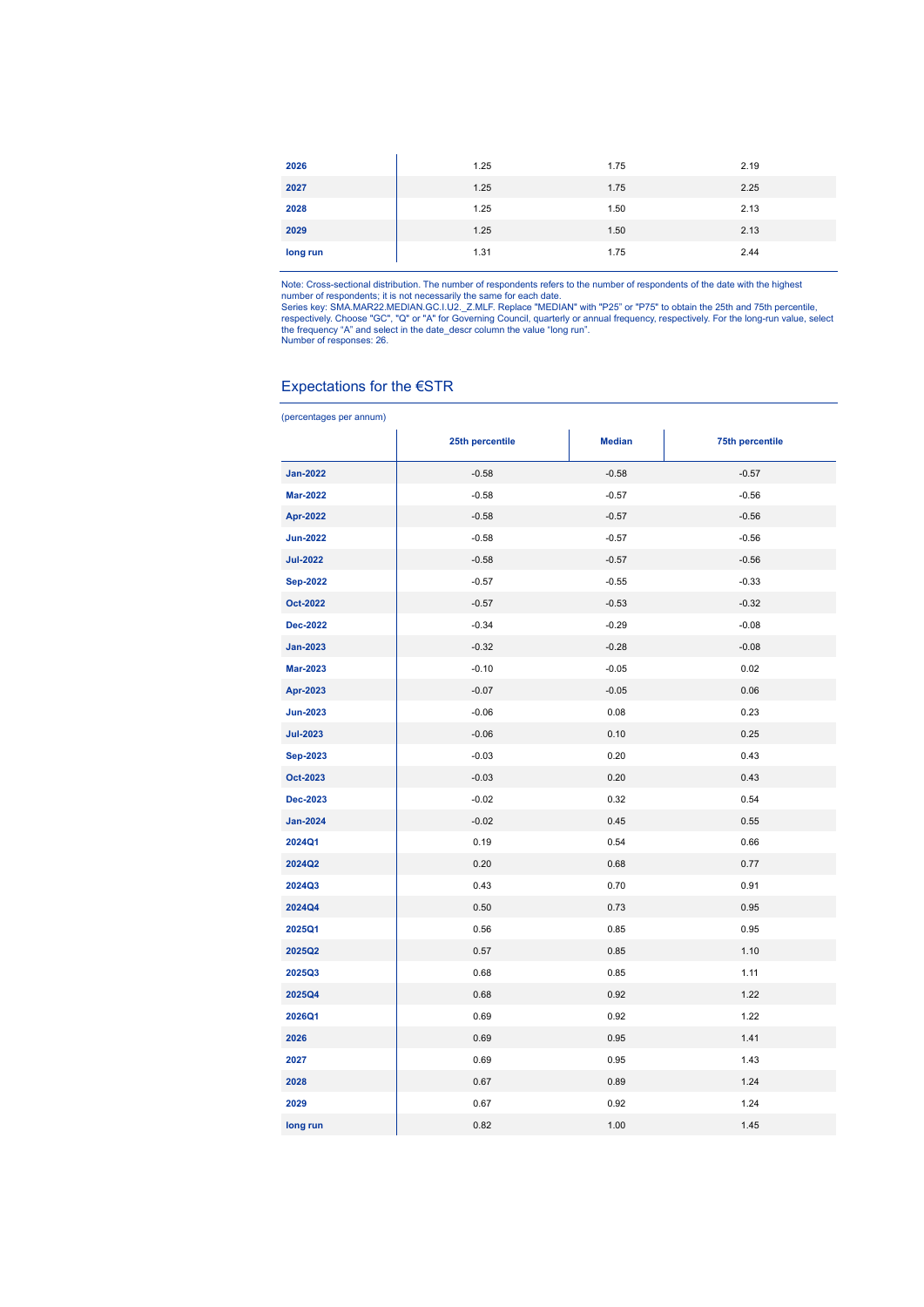Note: Cross-sectional distribution. The number of respondents refers to the number of respondents of the date with the highest number of respondents; it is not necessarily the same for each date.

Series key: SMA.MAR22.MEDIAN.GC.I.U2.\_Z.ESTR. Replace "MEDIAN" with "P25" or "P75" to obtain the 25th and 75th percentile,<br>respectively. Choose "GC", "Q" or "A" for Governing Council, quarterly or annual frequency, respect the frequency "A" and select in the date\_descr column the value "long run". Number of responses: 21.

#### Expectations for the 3-month Euribor

(percentages per annum) **25th percentile Median 75th percentile Jan-2022** -0.55 -0.53 -0.53 **Mar-2022** -0.52 -0.55 -0.53 -0.53 -0.52 **Apr-2022** -0.55 -0.55 -0.52 -0.52 -0.51 -0.52 -0.51 -0.51 -0.51 -0.51 -0.51 -0.51 -0.51 -0.51 -0.51 -0.51 -0.51 -0.51 -0.51 -0.51 -0.51 -0.51 -0.51 -0.51 -0.51 -0.51 -0.51 -0.51 -0.51 -0.51 -0.51 -0.51 -0.51 -0.51 -0.51 -**Jun-2022** -0.55 -0.52 -0.48 **Jul-2022 -**0.55 -0.51 -0.51 -0.47 -0.51 -0.47 -0.51 -0.47 -0.47 -0.47 -0.47 -0.47 **Sep-2022** -0.49 -0.49 -0.49 -0.44 -0.28 **Oct-2022** - 2009 -0.46 -0.46 -0.35 -0.22 **Dec-2022** -0.03 -0.27 -0.20 -0.20 -0.03 **Jan-2023** -0.21 -0.21 -0.21 -0.08 -0.08 -0.01 -0.07 -0.08 -0.01 -0.07 -0.07 -0.07 -0.07 -0.07 -0.07 -0.07 -0.07 -0 **Mar-2023** -0.03 -0.03 -0.06 0.20 **Apr-2023** 0.00 0.13 0.25 **Jun-2023** 0.05 0.22 0.33 **Jul-2023** 0.06 0.28 0.34 **Sep-2023** 0.08 0.34 0.53 **Oct-2023** 0.08 0.36 0.60 **Dec-2023** 0.12 0.52 0.67 **Jan-2024** 0.12 0.61 0.73 **2024Q1** 0.38 0.72 0.77 **2024Q2** 0.38 0.78 0.90 **2024Q3** 0.57 0.79 1.01 **2024Q4** 0.64 0.83 1.10 **2025Q1** 0.73 0.90 1.11 **2025Q2** 0.73 0.90 1.19 **2025Q3** 0.81 0.93 1.26 **2025Q4** 0.81 0.98 1.31 **2026Q1** 0.81 0.98 1.31 **2026** 0.83 1.03 1.45 **2027** 0.86 1.03 1.49 **2028** 0.80 1.01 1.39 **2029** 0.80 1.02 1.39 **long run 0.93 1.10 1.64** 

Note: Cross-sectional distribution. The number of respondents is the maximum number of respondents for a given date, which is not

necessarily the same for each date.<br>Series key: SMA.MAR22.MEDIAN.GC.I.U2.\_Z.EURIBOR\_3M. Replace "MEDIAN" with "P25" or "P75" to obtain the 25th and 75th percentile, respectively. Choose "GC", "Q" or "A" for Governing Council, quarterly or annual frequency, respectively. For the long-run<br>value, select the frequency "A" and select in the date\_descr column the value "long run Number of responses: 20.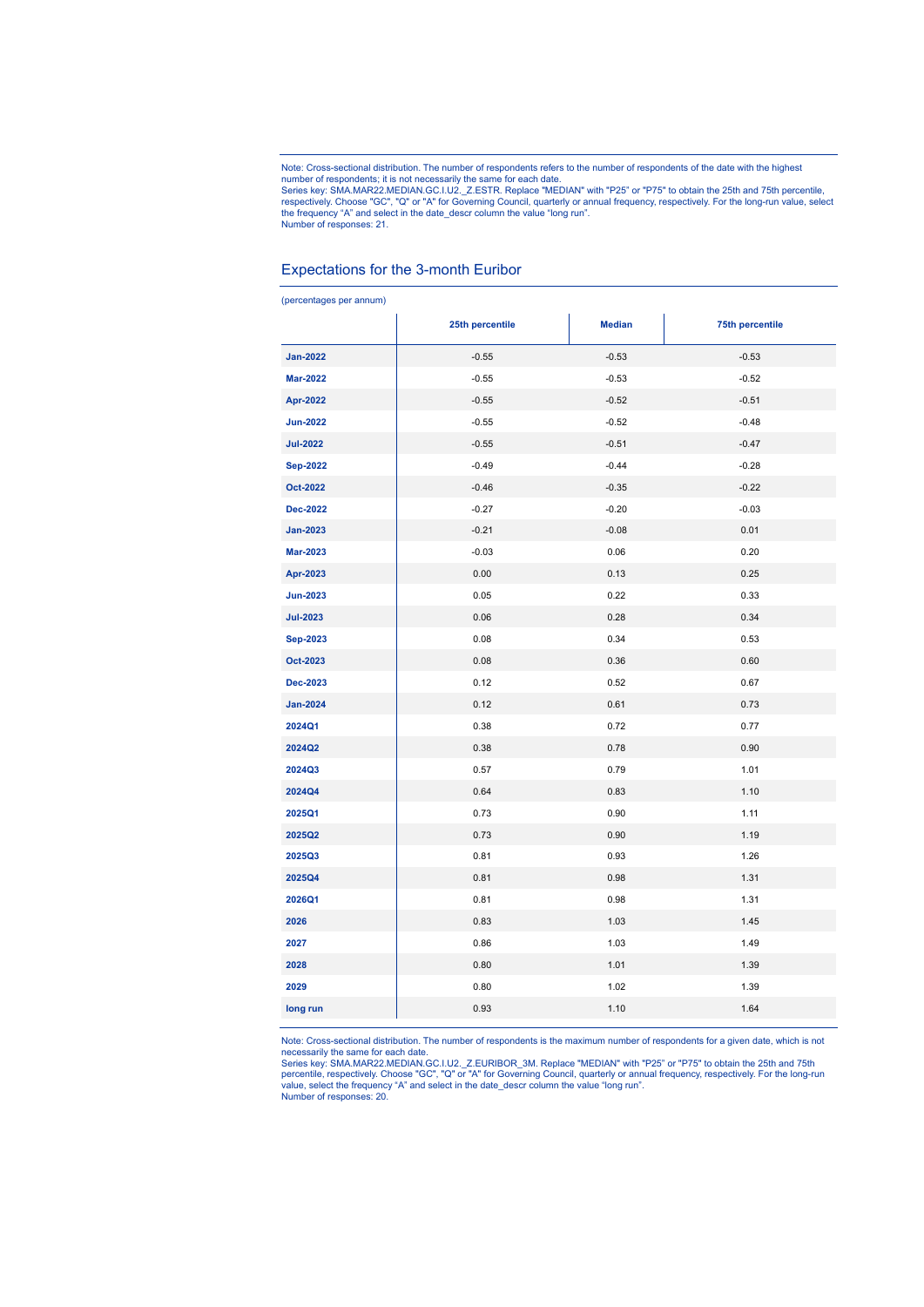### 1.5 What is your estimate of the level that the Governing Council would consider as a lower bound for each of the key interest rates?

| (percentages per annum) |                 |               |                 |  |  |
|-------------------------|-----------------|---------------|-----------------|--|--|
|                         | 25th percentile | <b>Median</b> | 75th percentile |  |  |
| <b>DFR</b>              | $-1.00$         | $-0.75$       | $-0.60$         |  |  |
| <b>MRO</b>              | 0.00            | 0.00          | 0.00            |  |  |
| <b>MLF</b>              | 0.00            | 0.25          | 0.25            |  |  |

Estimated lower bound for each of the key interest rates

Note: Cross-sectional distribution. Series key: SMA.MAR22.MEDIAN.\_Z.I.U2.DFR.RATES\_MIN, SMA.MAR22.MEDIAN.\_Z.I.U2.MRO.RATES\_MIN, SMA.MAR22.MEDIAN.\_Z.I.U2.MLF.RATES\_MIN. Replace "MEDIAN" with "P25" or "P75" to obtain the 25th and 75th percentile, respectively. Number of responses: DFR: 25. MLF: 23. MRO: 23.

1.6 Please indicate whether you expect any changes to the two-tier system for reserve remuneration and if you do please provide details in the table.

| (percentages)               |           |      |  |  |
|-----------------------------|-----------|------|--|--|
|                             | <b>No</b> | Yes  |  |  |
| <b>Share of respondents</b> | 45.8      | 54.2 |  |  |

Note: Percentage of respondents.<br>Series key: SMA.MAR22.PC.\_Z.\_Z.U2.NO.CHANGES\_TIERING,<br>SMA.MAR22.PC.\_Z.\_Z.U2.YES.CHANGES\_TIERING. Number of responses: 13.

1.7 In the March 2022 Monetary Policy Decisions the Governing Council stated that it expects the key ECB interest rates "to remain at their present levels until it sees inflation reaching 2 well ahead of the end of its projection horizon and durably for the rest of the projection horizon and it judges that realised progress in underlying inflation is sufficiently advanced to be consistent with inflation stabilising at 2 over the medium term". Please provide your expectation of the most likely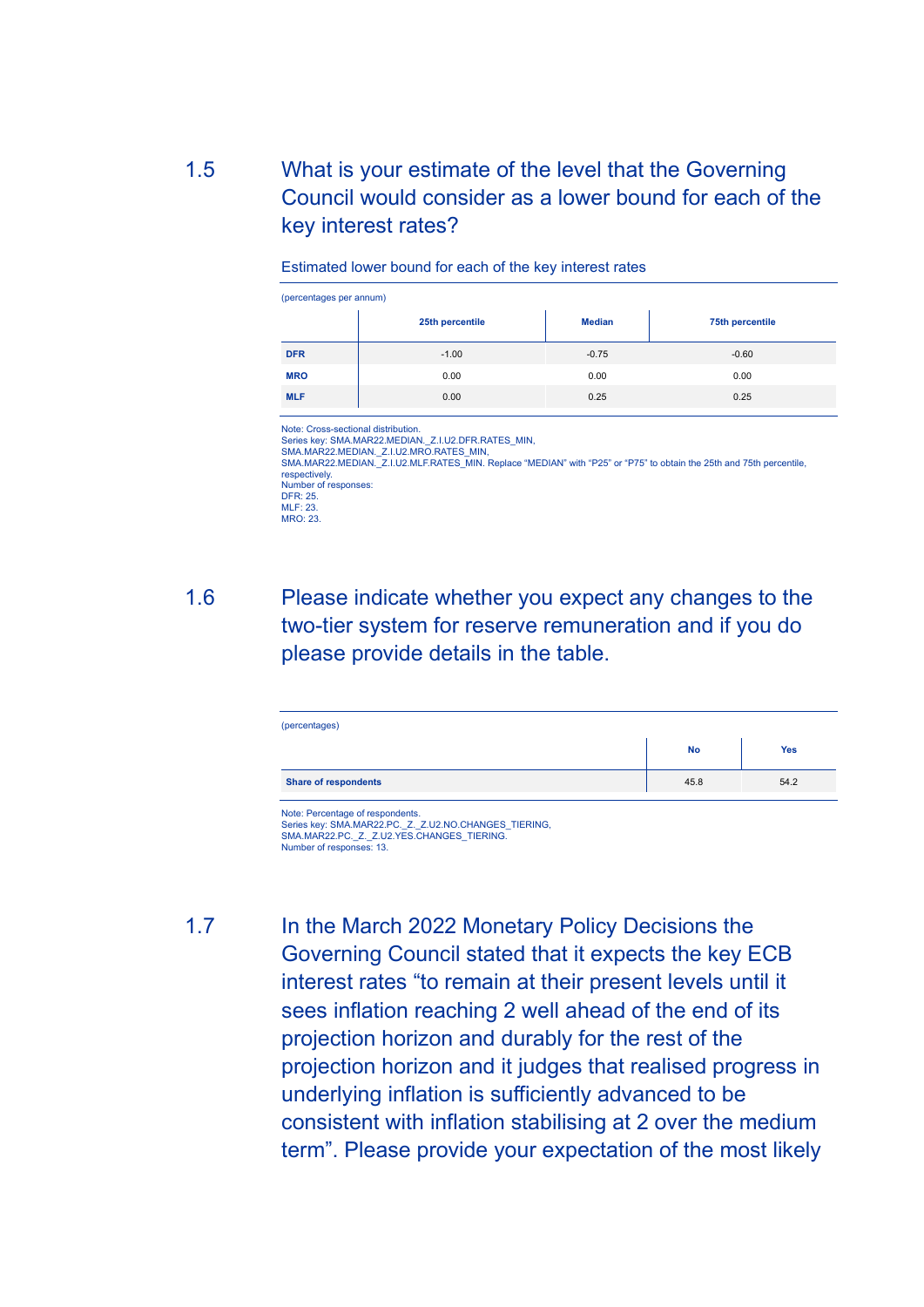time interval (i.e. the mode) referred to by "well ahead of the end of its projection horizon".

| (number of quarters)                                        |                 |        |                 |  |
|-------------------------------------------------------------|-----------------|--------|-----------------|--|
|                                                             | 25th percentile | Median | 75th percentile |  |
| Length of "well ahead of the end of its projection horizon" |                 |        |                 |  |

Note: Cross-sectional distribution. Series key: SMA.MAR22.MEDIAN.Q.\_Z.U2.\_Z.AHEAD\_OF\_PROJECTION\_HORIZON. Replace "MEDIAN" with "P25" or "P75" to<br>obtain the 25th and 75th percentile, respectively. Number of responses: 24.

1.8 Please provide your expectation of the most likely value of underlying inflation (i.e. the mode) referred to by "realised progress in underlying inflation is sufficiently advanced".

| (percentage changes)                                                                                                 |                                |               |                    |
|----------------------------------------------------------------------------------------------------------------------|--------------------------------|---------------|--------------------|
|                                                                                                                      | 25 <sub>th</sub><br>percentile | <b>Median</b> | 75th<br>percentile |
| Value of underlying inflation referred to by "realised progress in underlying<br>inflation is sufficiently advanced" | 1.7                            | 1.8           | 1.9                |

Note: Cross-sectional distribution.

Series key: SMA.MAR22.MEDIAN.Q.Y.U2.\_Z.HICP\_REALISED\_PROGRESS. Replace "MEDIAN" with "P25" or "P75" to obtain the 25th and 75th percentile, respectively. Number of responses: 24.

# 1.9 Please indicate whether you expect any change in the forward guidance on policy rates.

| (percentages)               |      |      |
|-----------------------------|------|------|
|                             | No   | Yes  |
| <b>Share of respondents</b> | 56.0 | 44.0 |

Note: Percentage of respondents.<br>Series key: SMA.MAR22.PC.\_Z.\_Z.U2.NO.CHANGES\_FORWARD\_GUIDANCE\_RATES,<br>SMA.MAR22.PC.\_Z.\_Z.U2.YES.CHANGES\_FORWARD\_GUIDANCE\_RATES. Number of responses: 14.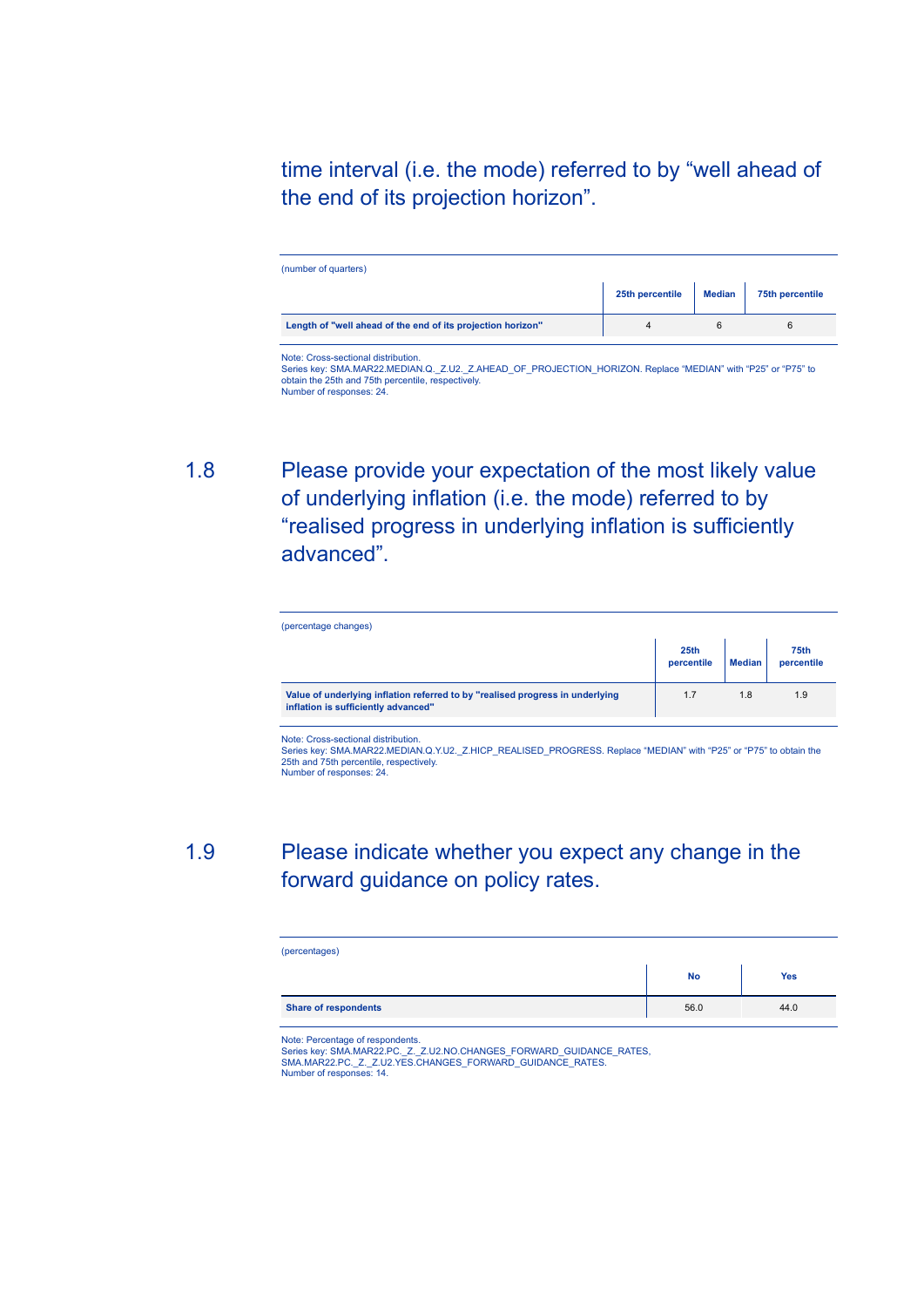If you indicated "yes" please provide the date when you expect this change to occur.

| (date)                      |                 |               |                 |
|-----------------------------|-----------------|---------------|-----------------|
|                             | 25th percentile | <b>Median</b> | 75th percentile |
| <b>Share of respondents</b> | Mar-22          | $Jun-22$      | Sep-22          |

Note: Cross-sectional distribution.<br>Series key: SMA.MAR22.MEDIAN.M.\_Z.U2.\_Z.CHANGES\_FORWARD\_GUIDANCE\_RATES\_DATE. Replace "MEDIAN" with "P25" or<br>"P75" to obtain the 25th and 75th percentile, respectively.<br>Number of response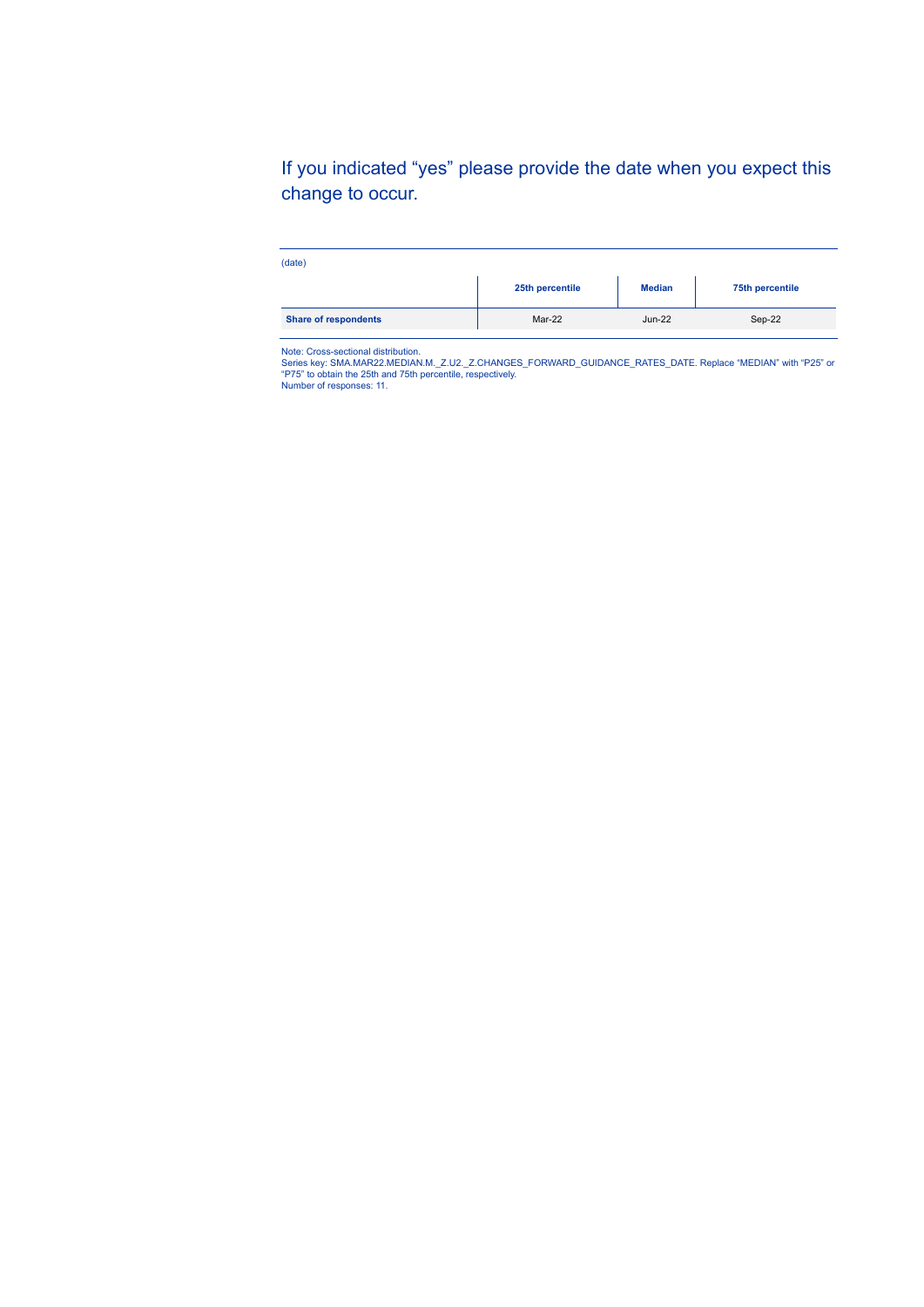# 2 Asset Purchases and Reinvestment

2.1 In the March 2022 Monetary Policy Decisions the Governing Council stated that (i) the "calibration of net purchases for the third quarter [of 2022] will be data dependent and reflect its evolving assessment of the outlook. If the incoming data support the expectation that the medium-term inflation outlook will not weaken even after the end of its net asset purchases the Governing Council will conclude net purchases under the APP in the third quarter. If the medium-term inflation outlook changes and if financing conditions become inconsistent with further progress towards the 2 target the Governing Council stands ready to revise its schedule for net asset purchases in terms of size and/or duration". (ii) "adjustments to the key ECB interest rates will take place some time after the end of the Governing Councils net purchases under the APP". Please provide your expectations of the most likely date (i.e. the mode) of the end of APP net purchases.

| (date)                        |                 |               |                 |  |  |
|-------------------------------|-----------------|---------------|-----------------|--|--|
|                               | 25th percentile | <b>Median</b> | 75th percentile |  |  |
| End date of APP net purchases | Sep-22          | Sep-22        | Sep-22          |  |  |

Note: Cross-sectional distribution.

Series key: SMA.MAR22.MEDIAN.M.\_Z.U2.\_Z.APP\_END. Replace "MEDIAN" with "P25" or "P75" to obtain the 25th and 75th percentile, respectively. Number of responses: 26.

2.2 In the March 2022 Monetary Policy Decisions the Governing Council stated that it intends "to continue reinvesting in full the principal payments from maturing securities purchased under the APP for an extended period of time past the date when it starts raising the key ECB interest rates and in any case for as long as necessary to maintain favourable liquidity conditions and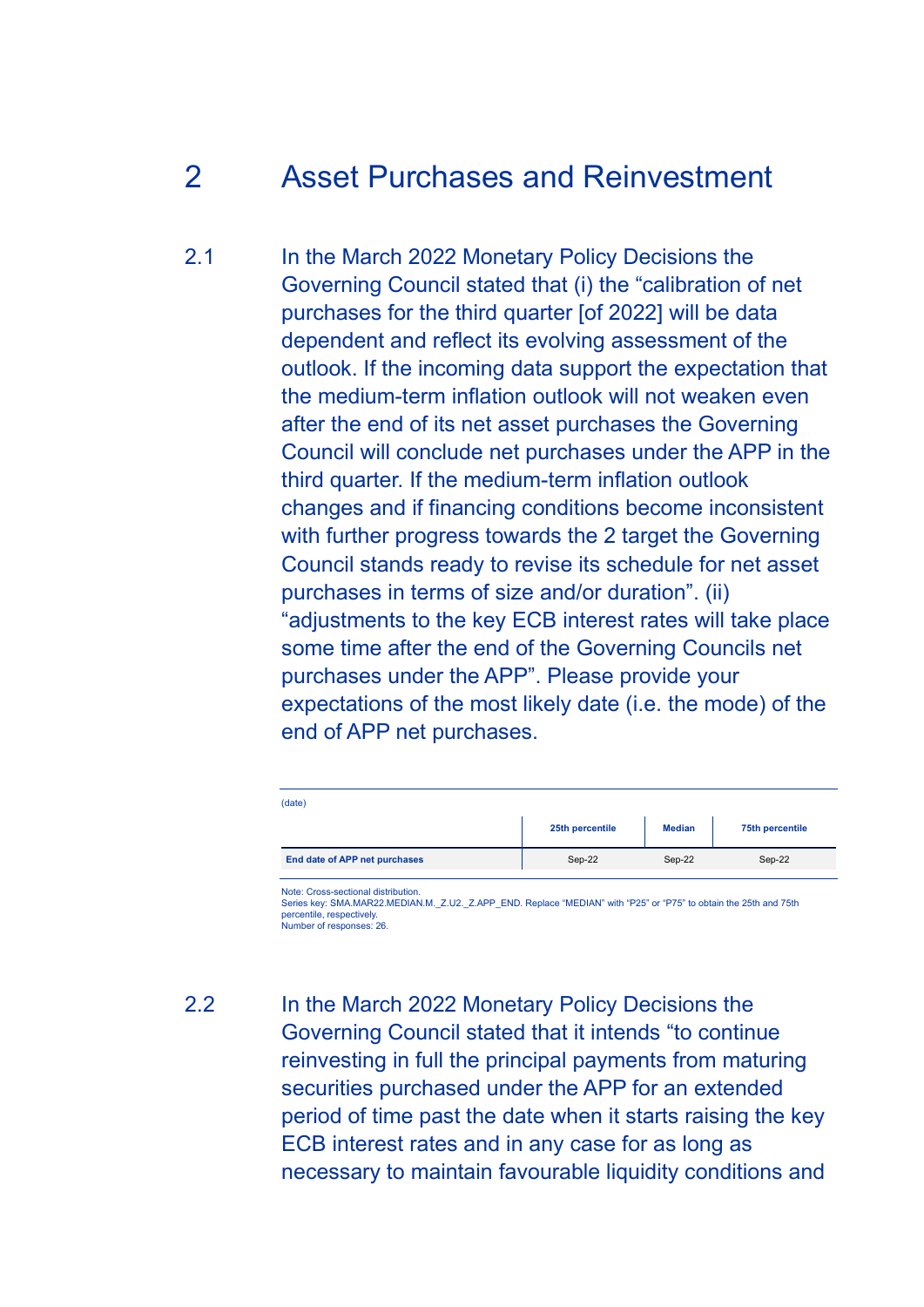an ample degree of monetary accommodation". Please provide your expectations of the most likely date (i.e. the mode) of the end of the reinvestment of the principal payments from maturing securities purchased under the APP.

| (date)                             |                 |               |                 |
|------------------------------------|-----------------|---------------|-----------------|
|                                    | 25th percentile | <b>Median</b> | 75th percentile |
| End date of APP full reinvestments | <b>Jun-24</b>   | Dec-24        | $Dec-25$        |

Note: Cross-sectional distribution.

Series key: SMA.MAR22.MEDIAN.M.\_Z.U2.\_Z.APP\_REINVESTMENTS\_END. Replace "MEDIAN" with "P25" or "P75" to obtain the 25th and 75th percentile, respectively. Number of responses: 26.

# 2.3 Please provide your expectations of the most likely (i.e. the mode) Eurosystem stock of bonds under the APP and the pandemic emergency purchase programme (PEPP) (cumulative net purchases) at the end of each of the periods listed below (book value EUR billions).

| (EUR billion) |                 |               |                 |
|---------------|-----------------|---------------|-----------------|
|               | 25th percentile | <b>Median</b> | 75th percentile |
| 2022Q1        | 3346            | 3347          | 3347            |
| 2022Q2        | 3436            | 3437          | 3459            |
| 2022Q3        | 3468            | 3496          | 3502            |
| 2022Q4        | 3468            | 3496          | 3520            |
| 2023Q1        | 3468            | 3496          | 3520            |
| 2023Q2        | 3468            | 3496          | 3520            |
| 2023Q3        | 3468            | 3496          | 3520            |
| 2023Q4        | 3465            | 3496          | 3520            |
| 2024Q1        | 3465            | 3496          | 3520            |
| 2024Q2        | 3448            | 3486          | 3510            |
| 2024Q3        | 3407            | 3476          | 3510            |
| 2024Q4        | 3396            | 3476          | 3510            |
| 2025Q1        | 3333            | 3427          | 3496            |
| 2025Q2        | 3281            | 3407          | 3491            |
| 2025Q3        | 3233            | 3350          | 3474            |
| 2025Q4        | 3182            | 3291          | 3468            |
| 2026Q1        | 3040            | 3220          | 3434            |
| 2026Q2        | 2967            | 3171          | 3407            |
| 2026H2        | 2826            | 3106          | 3309            |

Expectations for the Eurosystem stock of bonds under the APP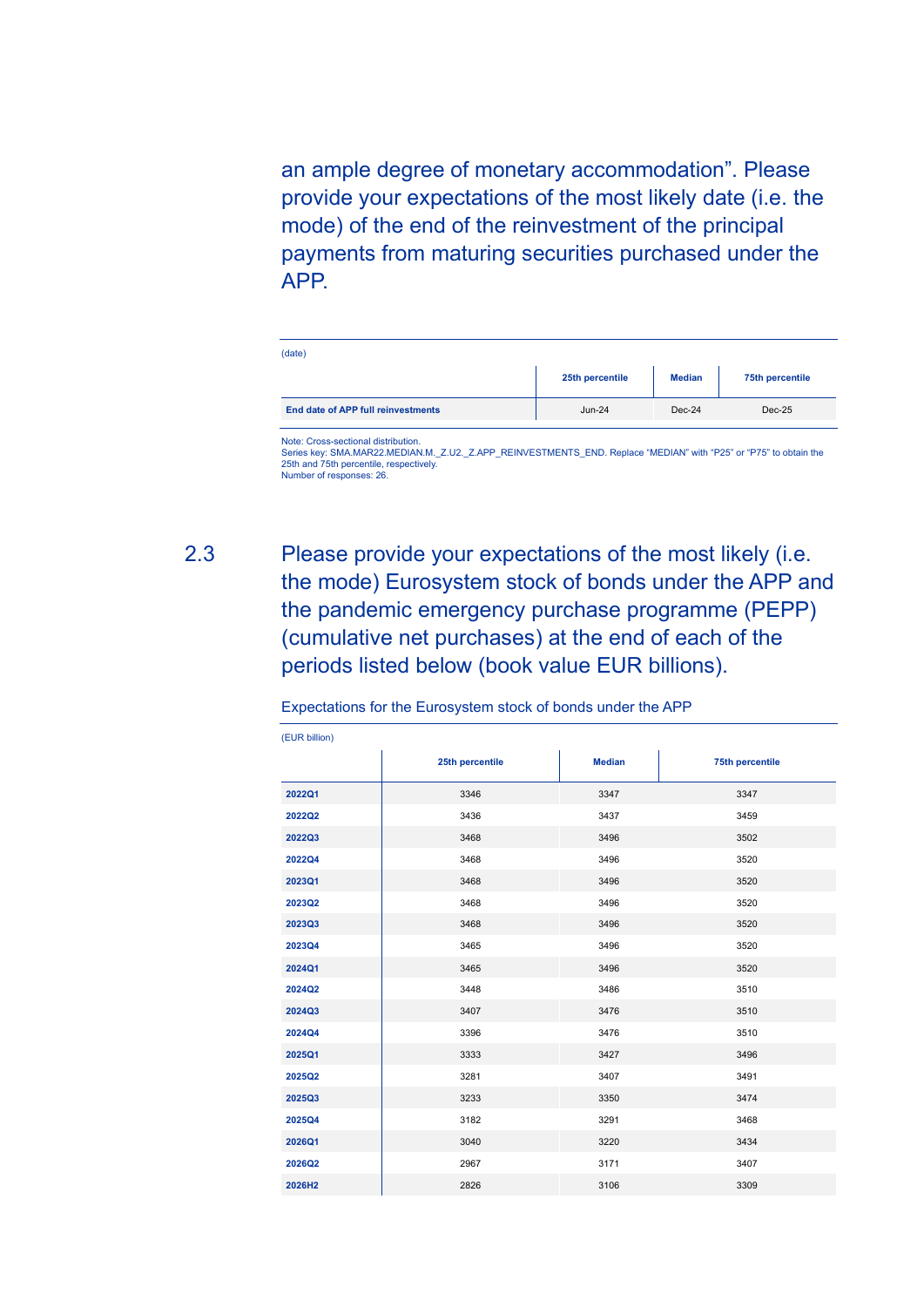| 2027H1 | 2496 | 2912 | 3235 |
|--------|------|------|------|
| 2031   | 1124 | 2237 | 2780 |
|        |      |      |      |

Note: Cross-sectional distribution. The number of respondents is the maximum number of respondents for a given date, which is not necessarily the same for each date.

Series key: SMA.MAR22.MEDIAN.Q.EUR.U2.\_Z.EUROSYSTEM\_APP\_HOLDINGS. Replace "MEDIAN" with "P25" or "P75" to obtain<br>the 25th and 75th percentile, respectively. Choose "Q", "H" or "A" for quarterly, semi-annual or annual frequ Number of responses: 25.

### Expectations for the Eurosystem stock of bonds under the PEPP

| (EUR billion) |                 |               |                 |
|---------------|-----------------|---------------|-----------------|
|               | 25th percentile | <b>Median</b> | 75th percentile |
| 2022Q1        | 1748            | 1748          | 1768            |
| 2022Q2        | 1748            | 1748          | 1768            |
| 2022Q3        | 1748            | 1748          | 1768            |
| 2022Q4        | 1748            | 1748          | 1768            |
| 2023Q1        | 1748            | 1748          | 1768            |
| 2023Q2        | 1748            | 1748          | 1768            |
| 2023Q3        | 1748            | 1748          | 1768            |
| 2023Q4        | 1748            | 1748          | 1768            |
| 2024Q1        | 1744            | 1748          | 1768            |
| 2024Q2        | 1744            | 1748          | 1768            |
| 2024Q3        | 1744            | 1748          | 1768            |
| 2024Q4        | 1744            | 1748          | 1768            |
| 2025Q1        | 1690            | 1718          | 1733            |
| 2025Q2        | 1648            | 1688          | 1698            |
| 2025Q3        | 1598            | 1653          | 1663            |
| 2025Q4        | 1548            | 1610          | 1630            |
| 2026Q1        | 1493            | 1588          | 1598            |
| 2026Q2        | 1448            | 1538          | 1568            |
| 2026H2        | 1348            | 1473          | 1498            |
| 2027H1        | 1248            | 1418          | 1444            |
| 2031          | 387             | 788           | 1000            |

Note: Cross-sectional distribution. The number of respondents refers to the number of respondents of the date with the highest

number of respondents; it is not necessarily the same for each date.<br>Series key: SMA.MAR22.MEDIAN.Q.EUR.U2.\_Z.EUROSYSTEM\_PEPP\_HOLDINGS. Replace "MEDIAN" with "P25" or "P75" to<br>obtain the 25th and 75th percentile, respectiv

### 2.4 Please indicate whether you expect any changes to the forward guidance on the APP net purchases and reinvestments.

| (percentages)               |           |       |
|-----------------------------|-----------|-------|
|                             | <b>No</b> | Yes   |
| <b>Share of respondents</b> | 0.0       | 100.0 |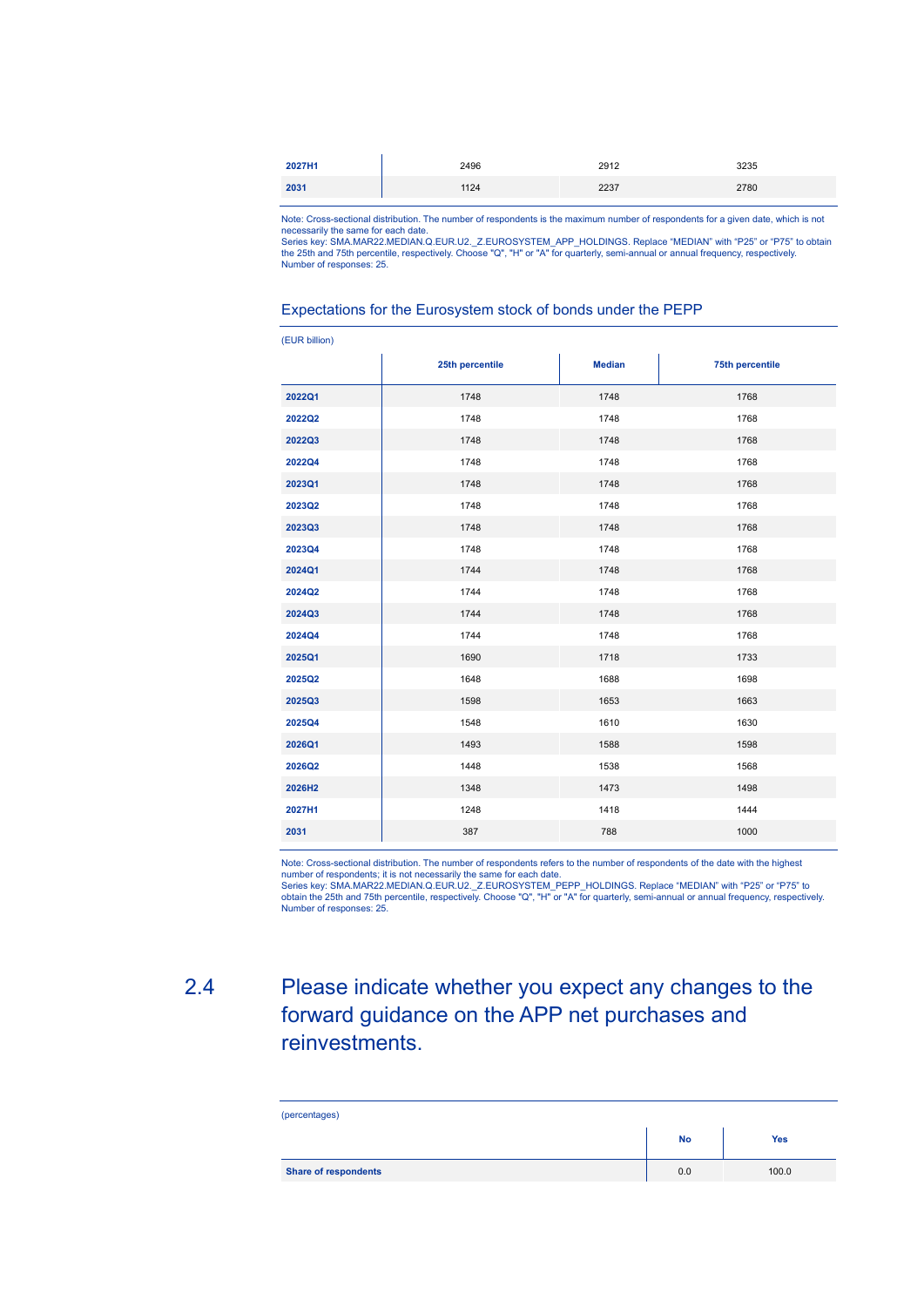Note: Percentage of respondents. Series key: SMA.MAR22.PC.\_Z.\_Z.U2.NO.CHANGES\_FORWARD\_GUIDANCE\_REINVESTMENTS, SMA.MAR22.PC.\_Z.\_Z.U2.YES.CHANGES\_FORWARD\_GUIDANCE\_REINVESTMENTS. Number of responses: 26.

2.5 In the March 2022 Monetary Policy Decisions the Governing Council stated that it "intends to reinvest the principal payments from maturing securities purchased under the PEPP until at least the end of 2024. In any case the future roll-off of the PEPP portfolio will be managed to avoid interference with the appropriate monetary policy stance". Please provide your expectations of the most likely date (i.e. the mode) of the end of PEPP reinvestments of principal payments.

| (date)                              |                 |               |                 |
|-------------------------------------|-----------------|---------------|-----------------|
|                                     | 25th percentile | <b>Median</b> | 75th percentile |
| End date of PEPP full reinvestments | $Dec-24$        | $Dec-24$      | $Dec-24$        |

Note: Cross-sectional distribution.

Series key: SMA.MAR22.MEDIAN.M.\_Z.U2.\_Z.PEPP\_REINVESTMENTS\_END. Replace "MEDIAN" with "P25" or "P75" to obtain the 25th and 75th percentile, respectively. Number of responses: 26.

### 2.6 Please indicate whether you expect any changes to the forward guidance on the PEPP reinvestments.

| (percentages)               |           |      |  |
|-----------------------------|-----------|------|--|
|                             | <b>No</b> | Yes  |  |
| <b>Share of respondents</b> | 84.6      | 15.4 |  |
|                             |           |      |  |

Note: Percentage of respondents. Series key: SMA.MAR22.PC.\_Z.\_Z.U2.NO.CHANGES\_FORWARD\_GUIDANCE\_PEPP,<br>SMA.MAR22.PC.\_Z.\_Z.U2.YES.CHANGES\_FORWARD\_GUIDANCE\_PEPP. Number of responses: 22.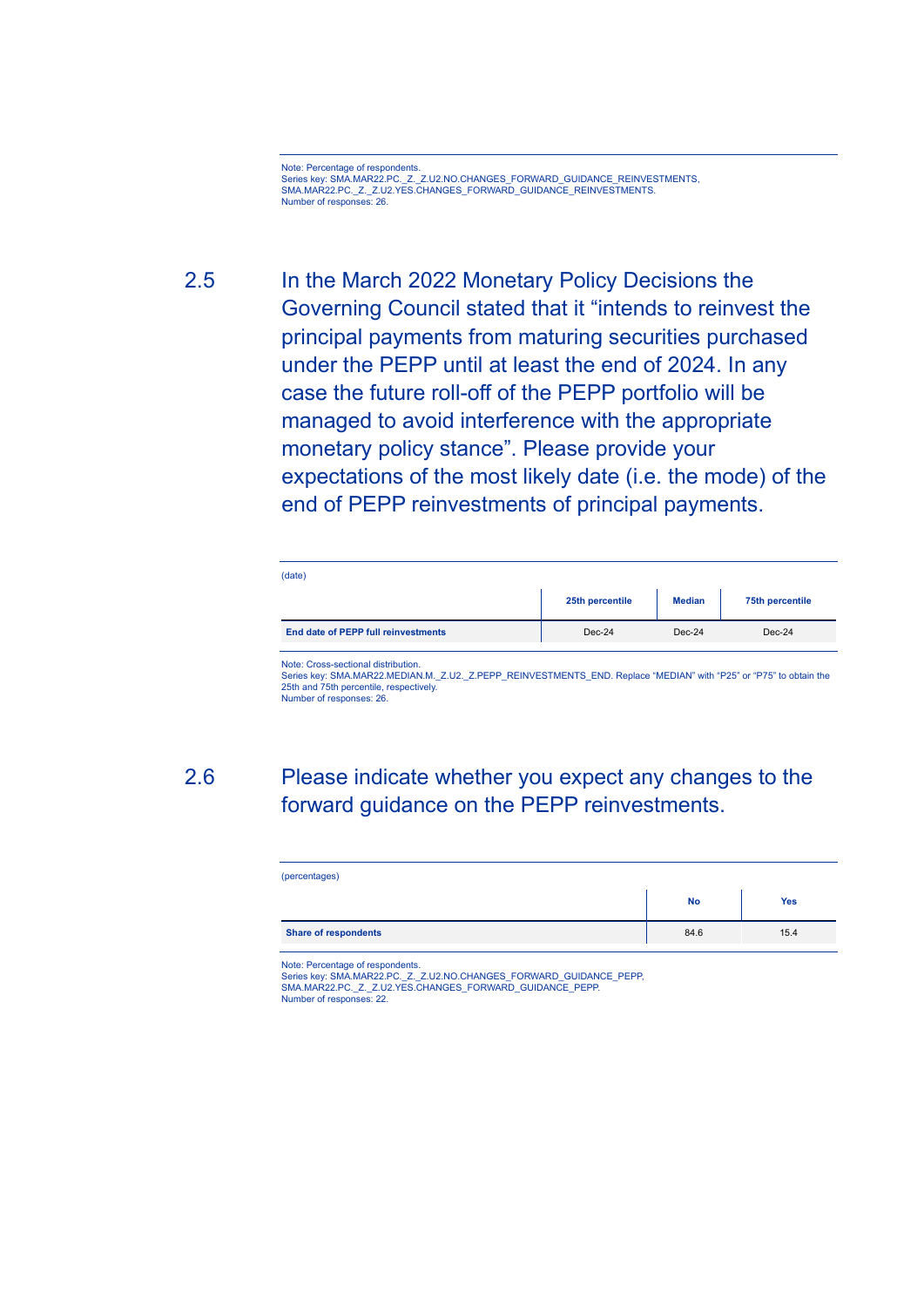# 3 Refinancing Operations

## 3.1 Please provide your estimate of the total repayments (EUR billions) of the operations under TLTRO III for the dates listed below.

### Expected repayments under TLTRO III

| (EUR billion)                                            |                 |               |                 |
|----------------------------------------------------------|-----------------|---------------|-----------------|
|                                                          | 25th percentile | <b>Median</b> | 75th percentile |
| 2022Q1                                                   | 11              | 50            | 63              |
| 2022Q2                                                   | 298             | 560           | 775             |
| 2022Q3                                                   | 61              | 150           | 229             |
| 2022Q4                                                   | 88              | 200           | 227             |
| 2023Q1                                                   | 100             | 145           | 217             |
| 2023Q2                                                   | 300             | 370           | 700             |
| 2023Q3                                                   | 100             | 144           | 175             |
| 2023Q4                                                   | 50              | 80            | 115             |
| 2024Q1                                                   | 100             | 133           | 263             |
| 2024Q2                                                   | 55              | 94            | 110             |
| 2024Q3                                                   | 40              | 75            | 97              |
| 2024Q4                                                   | 22              | 40            | 46              |
|                                                          |                 |               |                 |
| <b>Total repaid amount</b><br>(including all operations) | 2339            | 2339          | 2339            |

Note: Cross-sectional distribution.<br>Series key: SMA.MAR22.MEDIAN.Q.EUR.U2.\_Z.REPAYMENTS\_INDIVIDUAL\_OPERATION,<br>SMA.MAR22.MEDIAN.\_Z.EUR.U2.\_Z.REPAYMENTS\_TOTAL. Replace "MEDIAN" with "P25" or "P75" to obtain the 25th and 75th SMA.MARZZ.MEDIAN.\_Z<br>percentile, respectively.<br>Number of responses: 24.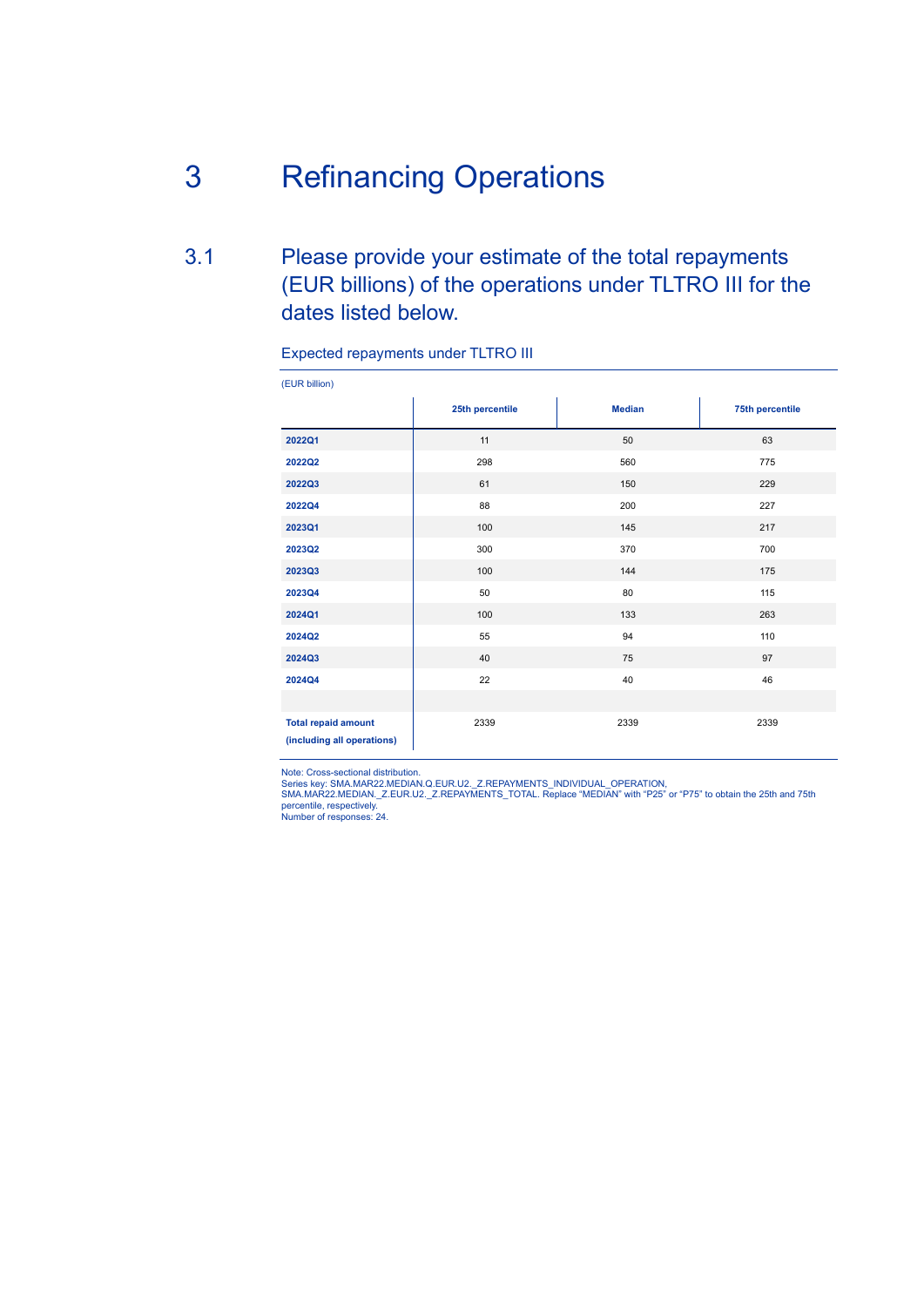# 4 Macroeconomic Outlook

4.1 For the euro area please provide your estimates of the most likely outcome (i.e. the mode) for real GDP growth the unemployment rate and inflation. Please make sure that the figures reported below for projected HICP and HICP inflation excluding energy and food are consistent with your estimate of the date on which the ECB will raise its policy interest rates for the first time given your understanding of the ECBs forward guidance.

| (percentage change) |                 |               |                 |
|---------------------|-----------------|---------------|-----------------|
|                     | 25th percentile | <b>Median</b> | 75th percentile |
| 2022Q1              | 0.2             | 0.3           | 0.4             |
| 2022Q2              | $1.2$           | $1.2$         | $1.3$           |
| 2022Q3              | 0.9             | 1.0           | $1.2$           |
| 2022Q4              | 0.6             | $0.7\,$       | 0.8             |
| 2023Q1              | 0.5             | $0.5\,$       | $0.6\,$         |
| 2023Q2              | $0.4\,$         | $0.5\,$       | $0.5\,$         |
| 2023Q3              | 0.4             | 0.4           | 0.5             |
| 2023Q4              | 0.3             | 0.4           | 0.5             |
| 2024Q1              | 0.3             | 0.4           | $0.4\,$         |
| 2024Q2              | $0.3\,$         | 0.4           | 0.4             |
| 2024Q3              | 0.3             | 0.4           | $0.4\,$         |
| 2024Q4              | 0.3             | 0.4           | 0.4             |
| 2025Q1              | 0.3             | 0.3           | 0.4             |
| 2025Q2              | 0.3             | 0.3           | 0.4             |
| 2025Q3              | 0.3             | 0.3           | 0.4             |
| 2025Q4              | 0.3             | $0.3\,$       | 0.4             |
| 2026Q1              | 0.3             | 0.3           | $0.4\,$         |
| 2026Q2              | 0.3             | 0.3           | 0.4             |
| 2026Q3              | 0.3             | 0.3           | 0.4             |
| 2026Q4              | 0.3             | 0.3           | 0.4             |
| 2027Q1              | 0.3             | 0.3           | $0.4\,$         |
| 2027Q2              | $0.3\,$         | $0.3\,$       | 0.4             |
| 2027Q3              | 0.3             | 0.3           | 0.4             |
| 2027Q4              | 0.3             | 0.3           | 0.4             |
| 2028Q1              | 0.3             | 0.3           | 0.4             |
| 2028Q2              | 0.3             | $0.3\,$       | 0.4             |
| 2028Q3              | 0.3             | 0.3           | 0.4             |
| 2028Q4              | 0.3             | 0.3           | 0.4             |

Expectations for real GDP growth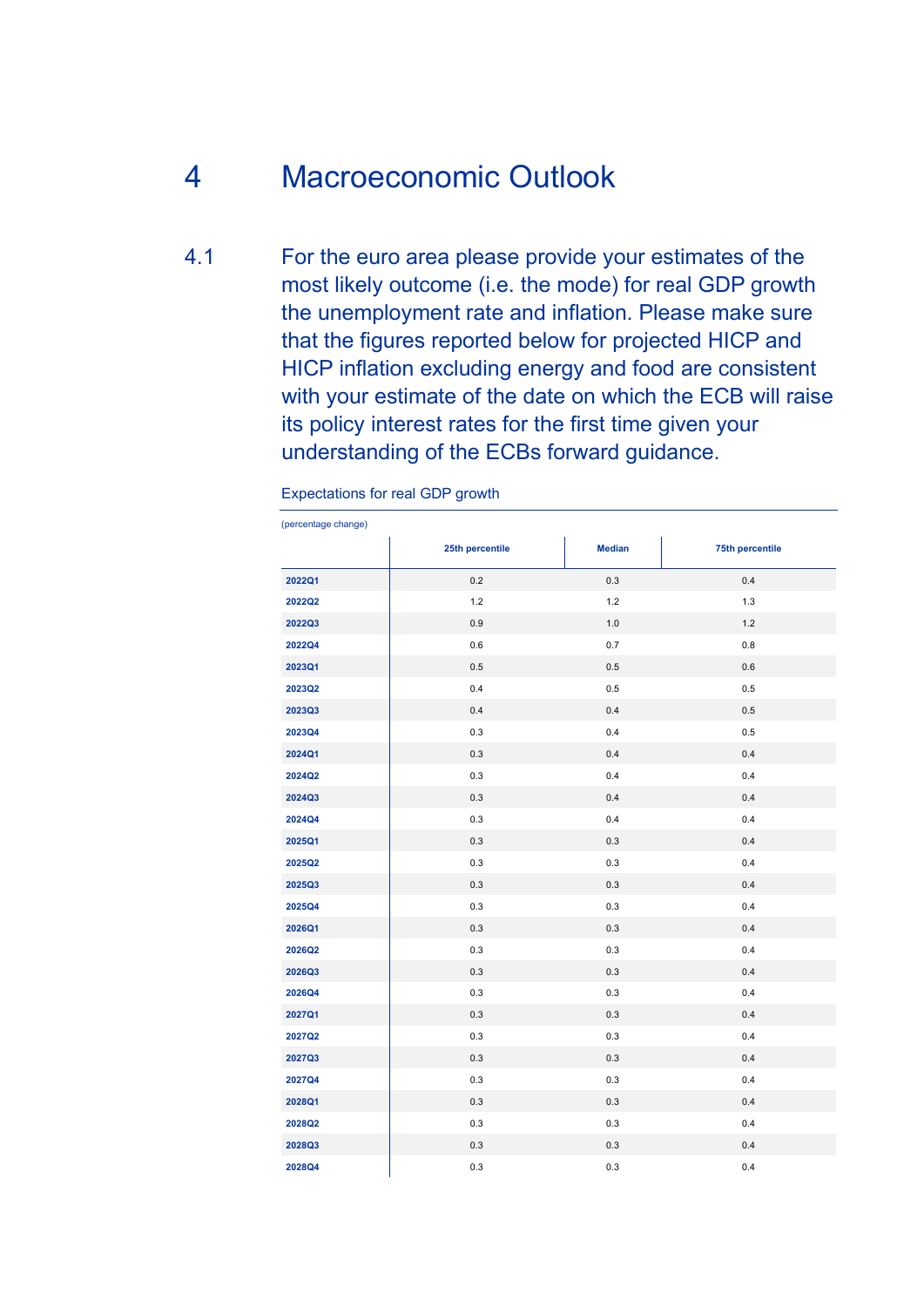| long run | $\overline{\phantom{a}}$ | $\sim$ |  |
|----------|--------------------------|--------|--|
|          |                          |        |  |

Note: Cross-sectional distribution. Quarter-on-quarter change, calendar and seasonally adjusted but not annualised for quarterly values; and year-on-guarter change, and year-on-quarter business and year-on-quarter business

respectively. Number of responses: 26.

### Expectations for unemployment rate

#### (percentage change)

|          | 25th percentile | <b>Median</b> | <b>75th percentile</b> |
|----------|-----------------|---------------|------------------------|
| 2022Q1   | 7.0             | 7.1           | 7.2                    |
| 2022Q2   | 6.9             | $7.0\,$       | 7.2                    |
| 2022Q3   | $6.8\,$         | 6.9           | 7.1                    |
| 2022Q4   | 6.8             | $6.9\,$       | 7.1                    |
| 2023Q1   | 6.7             | 6.9           | $7.0\,$                |
| 2023Q2   | 6.6             | 6.9           | $7.0$                  |
| 2023Q3   | 6.6             | 6.8           | 6.9                    |
| 2023Q4   | 6.6             | $6.8\,$       | $6.9\,$                |
| 2024Q1   | $6.6$           | $6.8\,$       | $6.9\,$                |
| 2024Q2   | 6.6             | 6.8           | 6.9                    |
| 2024Q3   | 6.6             | $6.8\,$       | 6.9                    |
| 2024Q4   | 6.6             | 6.7           | 6.9                    |
| 2025Q1   | 6.5             | $6.8\,$       | $6.9\,$                |
| 2025Q2   | 6.5             | $6.8\,$       | 6.9                    |
| 2025Q3   | 6.4             | 6.7           | 6.8                    |
| 2025Q4   | 6.4             | $6.8\,$       | 6.9                    |
| 2026Q1   | 6.4             | $6.8\,$       | $7.0$                  |
| 2026Q2   | 6.4             | $6.8\,$       | $7.0\,$                |
| 2026Q3   | 6.4             | $6.8\,$       | $7.0$                  |
| 2026Q4   | 6.3             | $6.8\,$       | 7.0                    |
| 2027Q1   | 6.3             | 6.8           | 6.9                    |
| 2027Q2   | 6.3             | $6.8\,$       | 6.9                    |
| 2027Q3   | 6.4             | 6.8           | 6.9                    |
| 2027Q4   | 6.4             | $6.8\,$       | $6.9\,$                |
| 2028Q1   | 6.5             | 6.8           | 6.9                    |
| 2028Q2   | 6.5             | 6.9           | $7.0$                  |
| 2028Q3   | 6.5             | 6.9           | $7.0$                  |
| 2028Q4   | 6.5             | 6.9           | $7.0\,$                |
| long run | 6.5             | 6.9           | 7.3                    |

Note: Cross-sectional distribution. Quarterly average and seasonally adjusted. The number of respondents refers to the number of respondents of the date with the highest number of respondents of the date with the highest n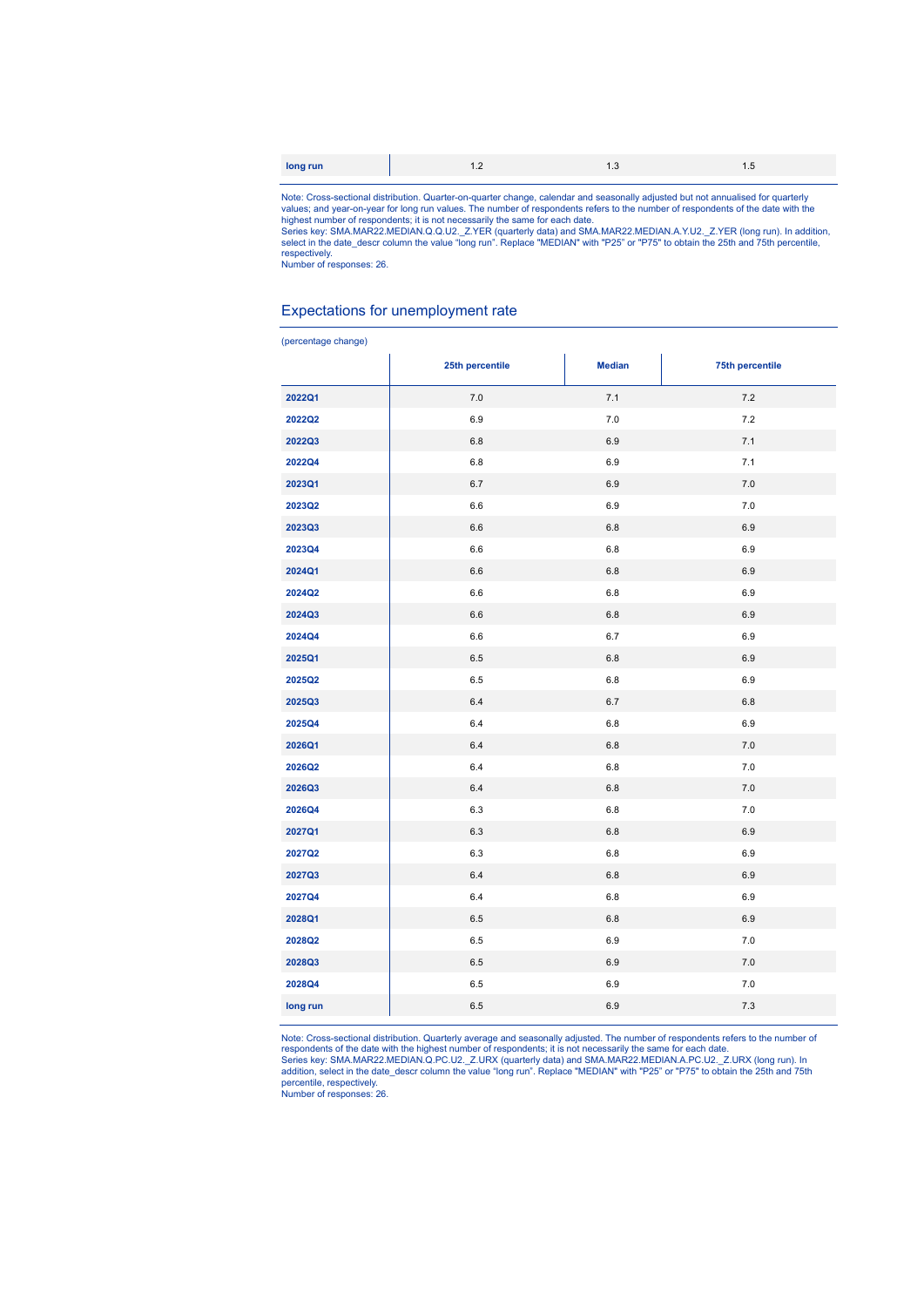### Expectations for HICP inflation

| (percentage change) |                 |               |                 |
|---------------------|-----------------|---------------|-----------------|
|                     | 25th percentile | <b>Median</b> | 75th percentile |
| 2022Q1              | 4.9             | 5.1           | 5.4             |
| 2022Q2              | 4.3             | 4.7           | 5.3             |
| 2022Q3              | 3.6             | 4.2           | 4.8             |
| 2022Q4              | 2.5             | 3.2           | 4.0             |
| 2023Q1              | 1.8             | 2.0           | 2.6             |
| 2023Q2              | 1.7             | 2.0           | 2.3             |
| 2023Q3              | 1.7             | 1.9           | 2.3             |
| 2023Q4              | 1.7             | 1.8           | 2.2             |
| 2024Q1              | 1.6             | 1.8           | 2.0             |
| 2024Q2              | 1.7             | 1.8           | 2.0             |
| 2024Q3              | 1.8             | 1.9           | 2.1             |
| 2024Q4              | 1.7             | 1.9           | 2.0             |
| 2025Q1              | 1.8             | 1.9           | 2.0             |
| 2025Q2              | 1.8             | 1.9           | 2.0             |
| 2025Q3              | 1.8             | 2.0           | 2.0             |
| 2025Q4              | 1.9             | 1.9           | 2.0             |
| 2026Q1              | 1.9             | 2.0           | 2.0             |
| 2026Q2              | 1.9             | 2.0           | 2.0             |
| 2026Q3              | 1.9             | 2.0           | 2.0             |
| 2026Q4              | 1.9             | $2.0\,$       | 2.0             |
| 2027Q1              | 1.9             | 2.0           | 2.0             |
| 2027Q2              | 1.9             | 2.0           | 2.0             |
| 2027Q3              | 1.9             | $2.0\,$       | 2.0             |
| 2027Q4              | 1.9             | 2.0           | 2.0             |
| 2028Q1              | 1.9             | 2.0           | 2.0             |
| 2028Q2              | 1.9             | 2.0           | 2.0             |
| 2028Q3              | 1.9             | 2.0           | 2.0             |
| 2028Q4              | 1.9             | 2.0           | 2.0             |
| long run            | 1.9             | $2.0$         | 2.0             |

Note: Cross-sectional distribution. Year-on-year change. The number of respondents refers to the number of respondents of the date<br>with the highest number of respondents; it is not necessarily the same for each date.<br>Serie

### Expectations for HICP inflation excluding food and energy

| (percentage change) |                 |               |                 |  |  |  |  |
|---------------------|-----------------|---------------|-----------------|--|--|--|--|
|                     | 25th percentile | <b>Median</b> | 75th percentile |  |  |  |  |
| 2022Q1              | 2.2             | 2.5           | 2.6             |  |  |  |  |
| 2022Q2              | 2.2             | 2.5           | 2.8             |  |  |  |  |
| 2022Q3              | 2.1             | 2.1           | 2.7             |  |  |  |  |
| 2022Q4              | 1.9             | 2.0           | 2.5             |  |  |  |  |
| 2023Q1              | 1.6             | 1.8           | 2.3             |  |  |  |  |
| 2023Q2              | 1.7             | 1.8           | 2.3             |  |  |  |  |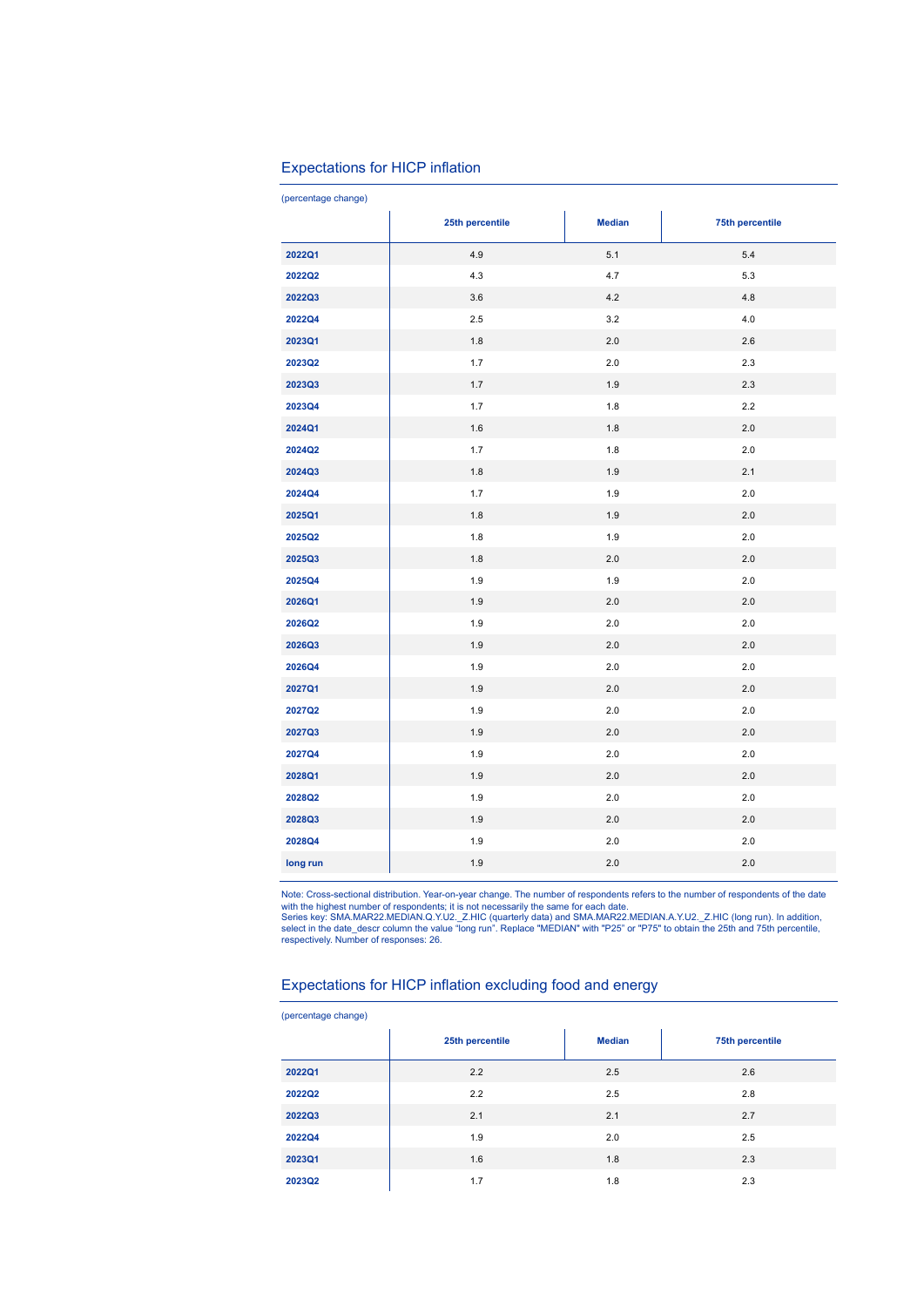| 2023Q3   | 1.7     | 1.9     | 2.1     |
|----------|---------|---------|---------|
| 2023Q4   | 1.7     | 1.9     | 2.0     |
| 2024Q1   | 1.7     | 1.8     | 2.0     |
| 2024Q2   | 1.7     | 1.8     | 2.1     |
| 2024Q3   | 1.8     | 1.8     | 2.0     |
| 2024Q4   | 1.8     | 1.8     | 2.0     |
| 2025Q1   | 1.7     | 1.9     | 2.0     |
| 2025Q2   | 1.7     | 1.9     | $2.0\,$ |
| 2025Q3   | 1.8     | 1.9     | 1.9     |
| 2025Q4   | 1.8     | 1.9     | 1.9     |
| 2026Q1   | 1.7     | 1.9     | 2.0     |
| 2026Q2   | 1.7     | $1.8\,$ | 1.9     |
| 2026Q3   | 1.7     | 1.8     | 1.9     |
| 2026Q4   | 1.7     | 1.8     | $2.0\,$ |
| 2027Q1   | 1.7     | $1.8\,$ | $1.9$   |
| 2027Q2   | 1.7     | 1.8     | 1.9     |
| 2027Q3   | 1.7     | 1.8     | 1.9     |
| 2027Q4   | 1.7     | $1.8\,$ | 1.9     |
| 2028Q1   | 1.7     | 1.8     | 1.9     |
| 2028Q2   | 1.7     | $1.8\,$ | $1.9$   |
| 2028Q3   | 1.7     | 1.8     | 1.9     |
| 2028Q4   | 1.7     | $1.8\,$ | 1.9     |
| long run | $1.7\,$ | $1.9$   | 2.0     |
|          |         |         |         |

Note: Cross-sectional distribution. Year-on-year change. The number of respondents refers to the number of respondents of the date

with the highest number of respondents; it is not necessarily the same for each date.<br>Series key: SMA.MAR22.MEDIAN.Q.Y.U2.\_Z.HEF (quarterly data) and SMA.MAR22.MEDIAN.A.Y.U2.\_Z.HEF (long run). In addition,<br>select in the da respectively.

Number of responses: 26.

## 4.2 Please indicate the percentage chance that you attach to average annual HICP inflation being below or above 2 in the following years.

### Expectations for HICP inflation to be below 2%

| (percentages) |                 |               |                 |  |  |  |  |
|---------------|-----------------|---------------|-----------------|--|--|--|--|
| <b>Date</b>   | 25th percentile | <b>Median</b> | 75th percentile |  |  |  |  |
| 2022          | 0.0             | 0.0           | 5.0             |  |  |  |  |
| 2023          | 40.0            | 55.0          | 62.5            |  |  |  |  |
| 2024          | 42.5            | 50.0          | 60.0            |  |  |  |  |

Note: Median probability. The number of respondents is the maximum number of respondents for a given date, which is not

necessarily the same for each date.<br>Series key: SMA.MAR22.MEDIAN.A.\_Z.U2.BELOW\_2.HIC\_TARGET\_DISTRIBUTION.. Replace "MEDIAN" with "P25" or "P75" to<br>obtain the 25th and 75th percentile, respectively.

Number of responses: 19.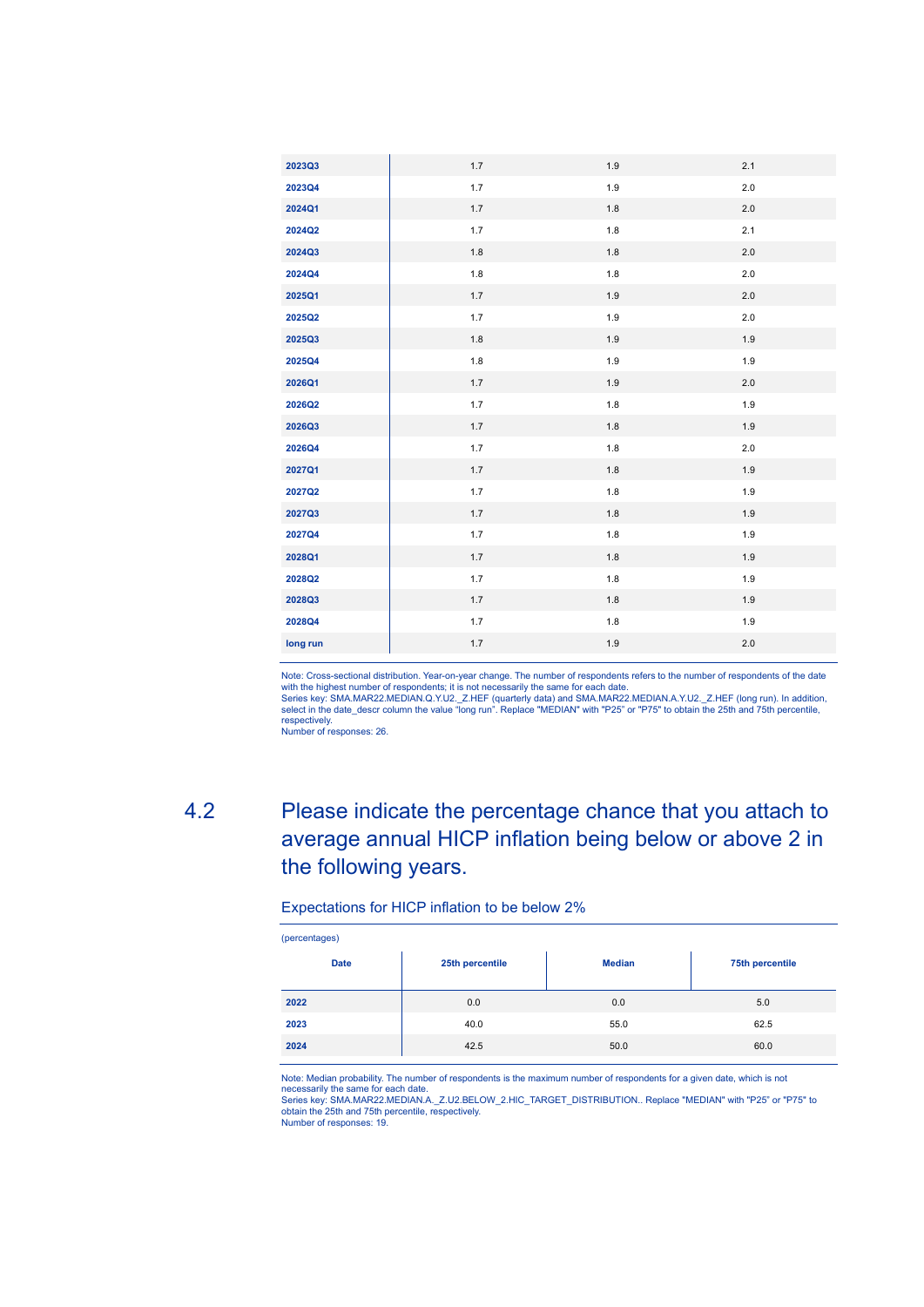### Expectations for HICP inflation to be above 2%

| (percentages) |                 |               |                 |  |  |  |  |
|---------------|-----------------|---------------|-----------------|--|--|--|--|
| <b>Date</b>   | 25th percentile | <b>Median</b> | 75th percentile |  |  |  |  |
| 2022          | 95.0            | 100.0         | 100.0           |  |  |  |  |
| 2023          | 37.5            | 45.0          | 60.0            |  |  |  |  |
| 2024          | 40.0            | 55.0          | 57.5            |  |  |  |  |

Note: Median probability. The number of respondents is the maximum number of respondents for a given date, which is not necessarily the same for each date.

Series key: SMA.MAR22.MEDIAN.A.\_Z.U2.ABOVE\_2.HIC\_TARGET\_DISTRIBUTION.. Replace "MEDIAN" with "P25" or "P75" to<br>obtain the 25th and 75th percentile, respectively. Number of responses: 19.

### 4.3 Please indicate the percentage chance that you attach to the following levels of long-run HICP inflation.

Percentage chance of next rate change being an increase

| (percentages)          |     |     |     |                                                                                                                                                                                                                                                                                                                                                                                   |     |     |      |      |      |     |     |     |     |     |     |
|------------------------|-----|-----|-----|-----------------------------------------------------------------------------------------------------------------------------------------------------------------------------------------------------------------------------------------------------------------------------------------------------------------------------------------------------------------------------------|-----|-----|------|------|------|-----|-----|-----|-----|-----|-----|
|                        |     |     |     | $\begin{vmatrix} 0.1 & 0.4 \\ 0.3 & 0.8\% \end{vmatrix} = \begin{vmatrix} 0.4 & 0.7 \\ 0.8 & 0.9\% \end{vmatrix} = \begin{vmatrix} 1.0 & 0.3 \\ 1.2\% & 1.5\% \end{vmatrix} = \begin{vmatrix} 1.6 & 1.9 \\ 1.8\% & 2.1\% \end{vmatrix} = \begin{vmatrix} 2.2 & 2.5 \\ 2.4\% & 2.7\% \end{vmatrix} = \begin{vmatrix} 2.8 & 3.1 \\ 3.0\% & 3.3\% \end{vmatrix} = \begin{vmatrix} 3$ |     |     |      |      |      |     |     |     |     |     |     |
| Average<br>probability | 0.1 | 0.1 | 0.7 | 1.9                                                                                                                                                                                                                                                                                                                                                                               | 5.0 | 9.3 | 22.7 | 33.7 | 15.9 | 5.1 | 2.7 | 1.3 | 0.9 | 0.5 | 0.1 |

Note: Cross-sectional distribution.

SMA.MAR22.MEAN.M.PR.U2.BIN.HIC\_LR\_DISTRIBUTION. "BIN" is a placeholder to be replaced with the centre of each bin [-0.1, 0.2, 0.5, 0.8, 1.1, 1.4, 1.7, 2, 2.3, 2.6, 2.9, 3.2, 3.5, 3.8, 4.1]. Number of responses: 23.

4.4 How do you assess the balance of risks surrounding your projections for euro area growth and inflation? In the second table below please specify any particular risks that you consider important even beyond this horizon.

### Risks surrounding the euro area growth outlook

| (percentages) |                 |                 |               |  |  |  |  |
|---------------|-----------------|-----------------|---------------|--|--|--|--|
| <b>Date</b>   | <b>Downside</b> | <b>Balanced</b> | <b>Upside</b> |  |  |  |  |
| 2022          | 72.0            | 24.0            | 4.0           |  |  |  |  |
| 2023          | 24.0            | 64.0            | 12.0          |  |  |  |  |
| 2024          | 9.1             | 86.4            | 4.5           |  |  |  |  |

Note: Percentage of respondents. Percentages may not add up to 100 due to rounding. The number of respondents refers to the number of respondents of the date with the highest number of respondents; it is not necessarily the same for each date. Series key: SMA.MAR22.PC.A.\_Z.U2.DOWNSIDE.YER\_RISKS, Replace "DOWNSIDE" with "BALANCED" or "UPSIDE". Number of responses: 25.